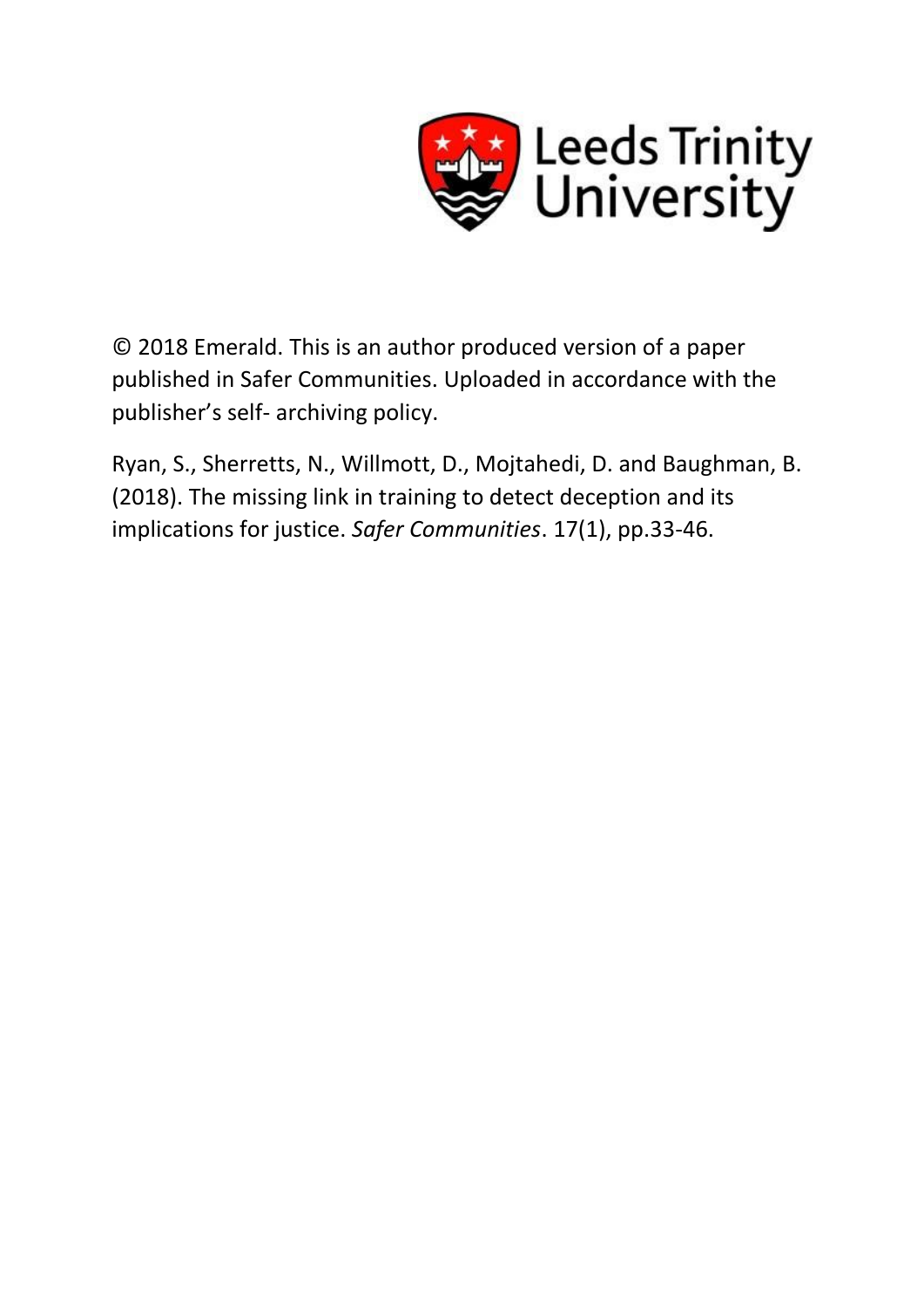# **The Missing Link in Training to Detect Deception and its Implications for Justice**

Saskia Ryan<sup>1</sup>, Nicole Sherretts<sup>2</sup>, Dominic Willmott<sup>2,3</sup>, Dara Mojtahedi<sup>1</sup> & Benjamin Baughman<sup>4</sup>

# **Paper Accepted for publication in** *Safer Communities*

Author Note:

<sup>1</sup> International Research Centre of Investigative Psychology, University of Huddersfield, Huddersfield, UK

<sup>2</sup> Department of Psychology, University of Huddersfield, Huddersfield, UK

<sup>3</sup> Department of Psychology, Leeds Trinity University, Leeds, UK

<sup>4</sup> North Carolina Department of Justice, NC: USA

Correspondence concerning this article should be addresses to Saskia Ryan, University of Huddersfield, Ramsdan Building, Queensgate Campus, Huddersfield HD1 3DH, United Kingdom, contact email: Saskia.Ryan@hud.ac.uk

Conflict of Interest: Authors declare that they have no conflict of interest.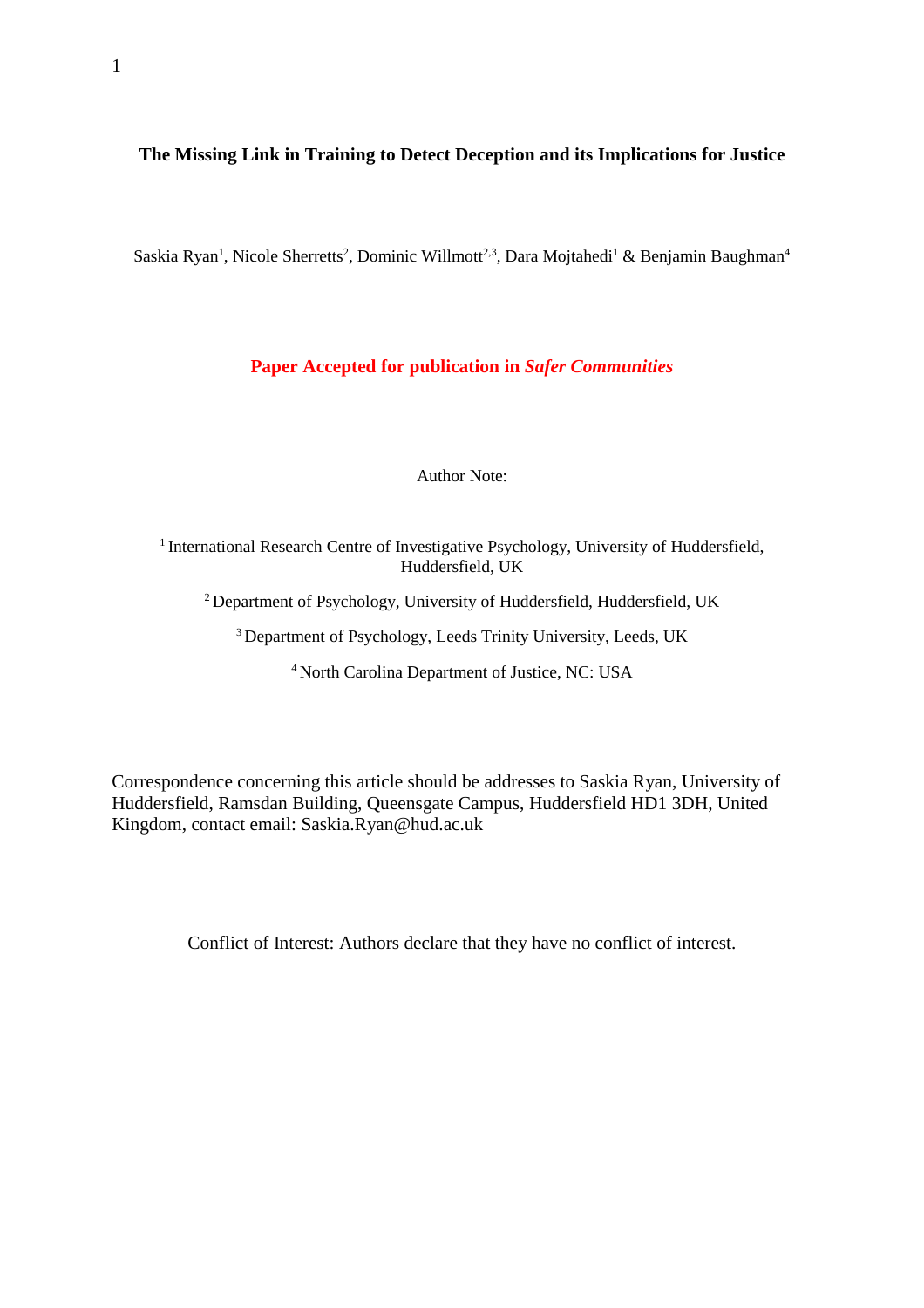The Missing Link in Training to Detect Deception and its Implications for Justice

### **ABSTRACT**

**Purpose –** *The purpose of this paper is to investigate the effect of response bias and target gender on detecting deception.*

**Design/ methodology -** *Participants were randomly assigned to one of three experimental conditions: a stereotype condition (bogus training group), a tell-signs condition (empirically tested cues), and a control condition. Participants were required to decide whether eight targets were lying or telling the truth, based upon the information they had been given. Accuracy was measured via a correct or incorrect response to the stimuli. The data was then analyzed using a 2x2x3 mixed Analysis of Variance (ANOVA) to determine whether any main or interactional effects were present.*

**Results -** *Results revealed training condition had no significant effect on accuracy, nor was there a within-subjects effect of gender. However, there was a significant main effect of accuracy in detecting truth or lies and a significant interaction between target gender and detecting truth or lies.*

**Research limitations –** *Future research should seek a larger sample of participants with a more extensive training aspect developed into the study, as the brief training offered here may not be fully reflective of the extent and intensity of training which could be offered to professionals.*

**Practical Implications -** *Within the criminal justice system, the need for increased accuracy in detecting deception is of critical importance; not only to detect whether a guilty individual is being deceitful, but also whether someone is making a false confession, both to improve community safety by detaining the correct perpetrator for the crime but also to maintain public trust in the justice system.*

**Keywords:** *detecting deception, police training, individual differences, nonverbal behavior* **Paper type** *Research paper*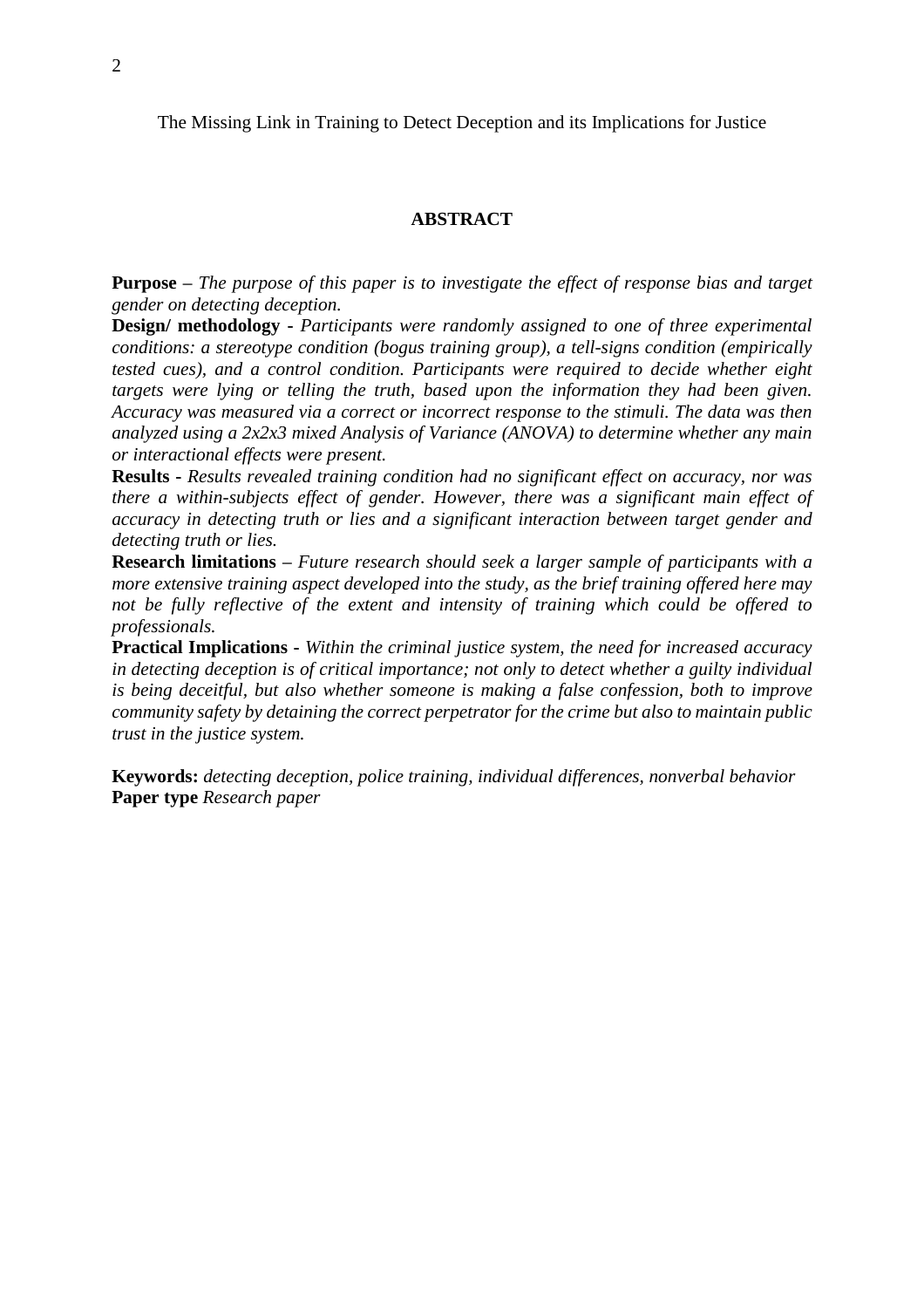#### Introduction

The ability to identify cues that underpin deception has long been a concern of social scientists and criminal justice practitioners. Ekman (1992) suggests the importance of reaching a better understanding of deception and its detection is evidenced by the notion that dishonesty is a central characteristic of life. Lying is generally considered an anti-social behavior, with most cultures having some prohibition against being deceptive (Moreno, 2016). Yet research shows, that on average, people lie once or twice per day (DePaulo et al., 1996). Despite individuals both lying and being lied to on a frequent basis, people consistently do no better than chance at detecting deceit (DePaulo, 1994; Ekman and O'Sullivan, 1991; Levine, Sun Park and McCornack, 2013; Vrij, Granhag and Porter, 2011). Within criminal investigations, the question of whether a person is being truthful frequently arises and forms a central part of police enquiries (Hovarth and Meesig, 1996). Research shows that many offenders will engage in a high level of manipulation and deception (Rogers, 1997) the stakes of which, are extremely high for these individuals. Even when an individual gets to trial, jury member's, decisions on whether they are lying or telling the truth has the potential to influence their overall decision on guilt (Willmott, 2017; Willmott, Boduszek and Booth, 2017). Subsequently, any improvement in the understanding around detecting deception has the potential to improve the investigative process, increase the number of offenders being prosecuted for their crimes and reduce the number of serial offenders within society, contributing to overall *safer communities*. The present research aims to contribute to the wealth of existing literature on training in detecting deception, focusing specifically upon the implications that target gender differences may have.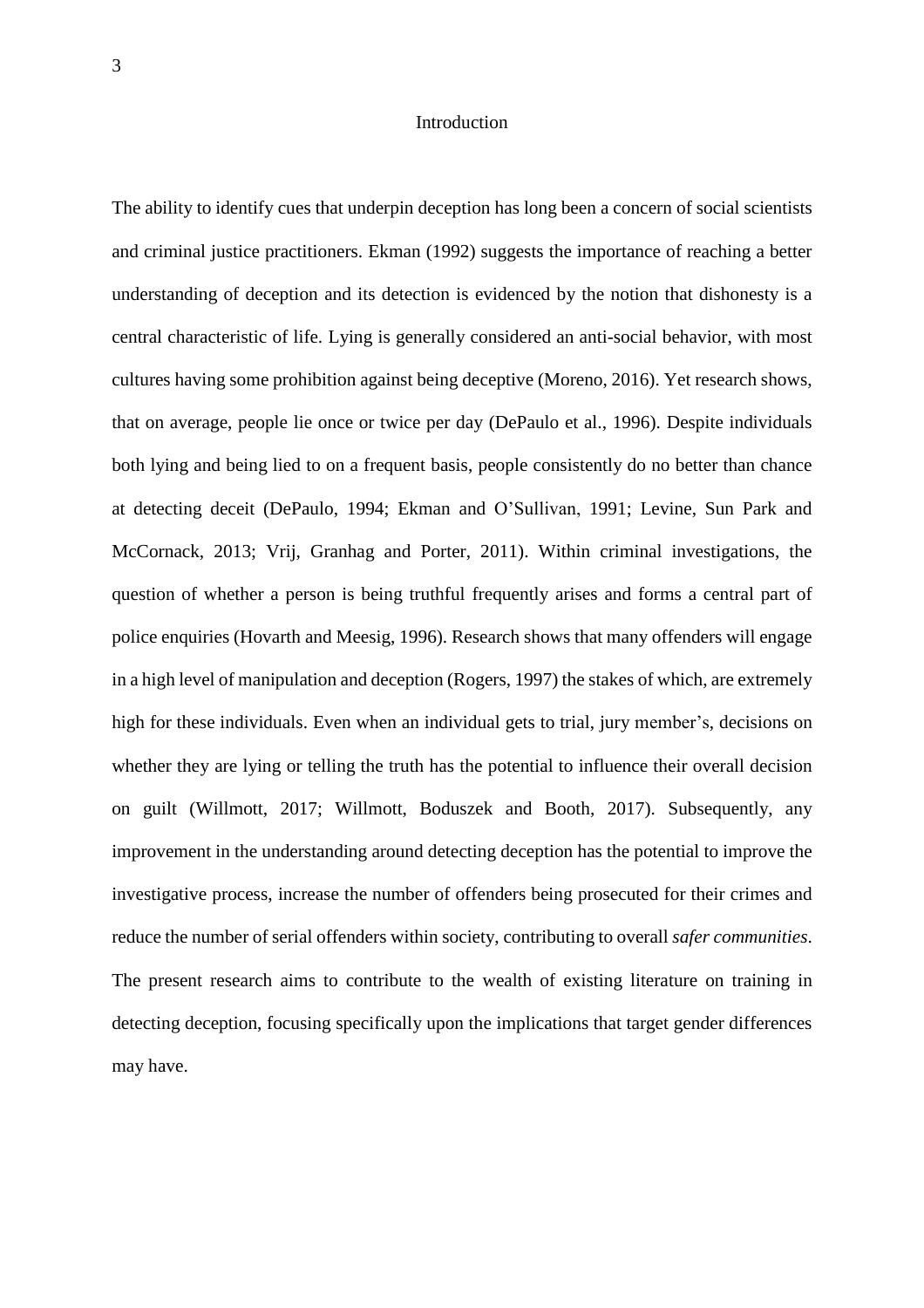### **Background Context**

The way in which deception is detected is typically affected by people's beliefs in the behavioral indicators thought to be associated with a lie. The media has historically had an important role in the formation of these beliefs and misconceptions surrounding how to detect deceit (Levine, Serota, and Shulman, 2010). Popular TV shows such as 'Lie to Me' have been shown to significantly decrease people's accuracy in detecting lies. The reasons for which are thought to be the result of increasing suspicion of deception, whilst failing to provide any information that actually increases accuracy (Levine, Serota, and Shulman, 2010). However, in previous research, Levine et al., (2005) surprisingly found that exposure to bogus information about nonverbal cues led to significant improvements in overall accuracy. One explanation of this variation in findings is that the participants in the Levine, Serota, and Shulman (2010) study were shown only a single episode of 'Lie to Me', likely resulting in too little exposure for information to have any significant impact upon accuracy. However, findings also showed watching just one episode of such a show increased suspicions about the veracity of what people were saying, suggesting that individuals may be left in a heightened state of awareness of potentially being lied to, without increasing their accuracy of this judgment. Instead, studies such as Levine et al., (2005) gave specific information about nonverbal cues, whether actual or bogus, not integrated into a TV show for the purpose of information. This removes the need for participants to extract this information themselves and may explain the differences in findings. Accuracy rates in these contexts can be subject to what is referred to as the 'veracity effect' (Levine, Sun Park and McCornack, 1999). This response bias results from an attempt to direct those judging deception to look for a lie or truth using set criteria delivered in a training program. This in turn, induces a truth or lie bias.

In relation to accuracy rates, most findings show that the majority of people are no better than the rate of chance at detecting deception (Bond and DePaulo, 2006; DePaulo, 1994;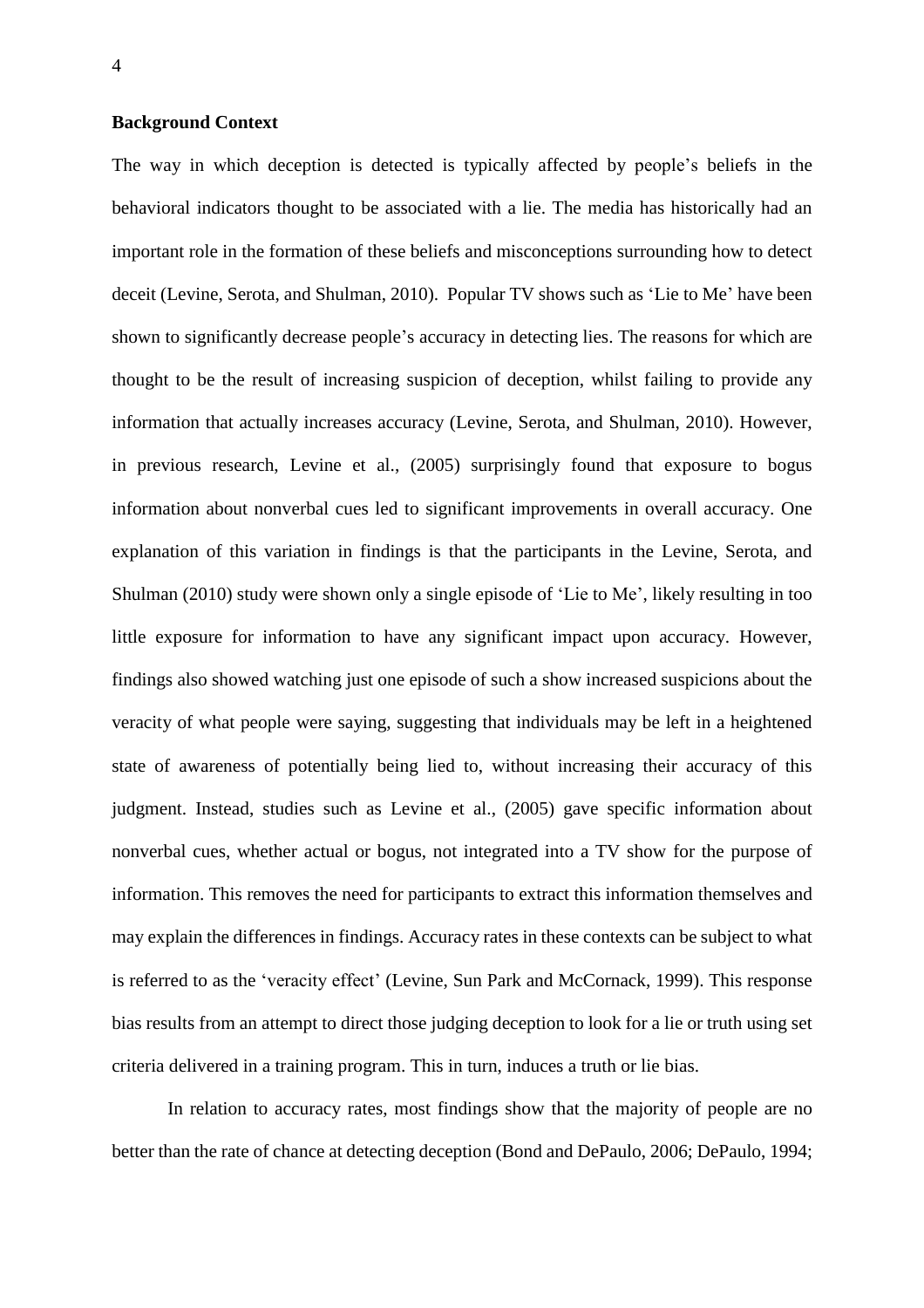Vrij, 2008), with meta-analyses showing averages of around 50 percent to be typical (Aamodt and Custer, 2006; Bond and DePaulo, 2006). However, people's belief surrounding their ability does not always correlate with actual accuracy (Mann, Vrij and Bull, 2004), with certain groups more likely to overestimate their ability (Inbau et al., 2001). Indeed, police officers have been found to overestimate their ability to accurately detect deception, yet research failed to reveal any significant differences between their accuracy and the accuracy of lay people (Garrido and Masip, 1999). There are exceptions to this consensus, with some individuals performing consistently above average on high-stake lie detection tests (O'Sullivan and Ekman, 2004) suggesting the existence of individual differences. Furthermore, research has also shown that individual differences occur in a target's ability to tell lies (Bond and DePaulo, 2008). This is especially true when an individual is asked to lie, which in turn affects an individual's belief of whether or not a liar is credible (Stiff and Miller, 1986).

Not unlike lay people, researchers also believe there are certain non-verbal cues that may leak deception (Poon and Fatt, 1998). There is a wealth of research investigating which, if any, non-verbal cues best reveal deception, with findings showing cues ranging from movement in the legs and arms (Ekman and Freisen, 1974) to a decrease in eye blinks followed by an immediate increase in eye blinks post lie (Leal and Vrij, 2008). The typical explanation for such is an increase in cognitive demand thought to occur when a person is being deceitful (Vrij et al., 2011; Vrij et al., 2010). The resulting behavior is thought to reveal deception as an individual's attempt to conceal deceit makes them more rigid, inhibited, and suspicious (Ekman, 1992). Yet despite an increase in understanding, it is argued that people remain poor detectors because they continue to focus upon inaccurate indicators (The Global Research Team, 2006; Stiff and Miller, 1986). The concept of a stereotypical liar and the behaviors such an individual exhibits is evident cross-culturally. The most dominant cues that people across the world believe to indicate deception are gaze aversion (The Global Research Team, 2006)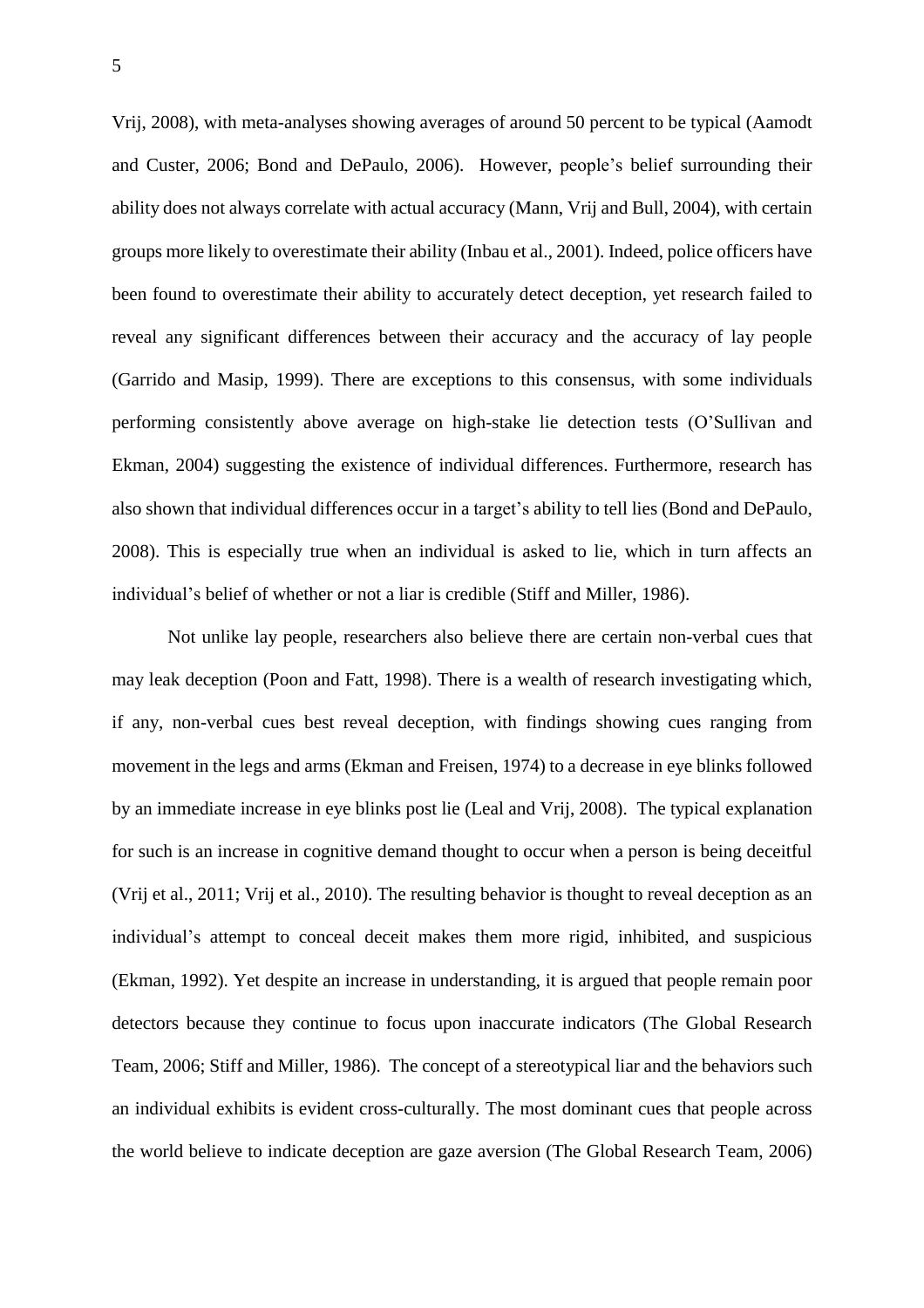and nervous behavior (Vrij, Akehurst and Knight, 2010), yet both exist without empirical support. Somewhat more worryingly is that such cues continue to be included in police manuals as reliable indicators for investigating officers (Gordon, Fleisher & Weinburg, 2002), which have important implications for police investigations when making decisions in relation to an individuals' perceived innocence or guilt. With a move towards evidence based practice, especially in policing (Lum and Koper, 2017) this is an area that clearly warrants attention.

### *Training*

It is no surprise that certain groups have great interest in being able to improve their accuracy rates in detecting deception. The implications for the development of an accurate and efficient training method for improving lie detection are obvious, especially within criminal contexts where as previously discussed the consequences can be particularly damaging at all stages of an investigation, which in turn have a wider impact on society as a whole. The scientific study of training in detecting deception research has consequently become increasingly popular. The typical method used to determine the effect of training is through controlled comparison groups, utilizing training and non-training conditions (Driskell, 2012). Early research in this area adopting such a design indicated that training commonly decreased accuracy in detecting deception (Kassin and Fong, 1996). Yet a lack of agreement as to the effect training has on detecting deception has since developed. Bull (2004) conducted a narrative review of the existing research and concluded that training had a minimal effect, whereas other reviews have found modest effects of training (Frank and Feeley, 2003). Seemingly, this suggests there is little agreement and mixed findings with regards to the ability to train individuals to be better at detecting deception (Akehurst, Bull, Vrij and Kohnken, 2004) or as to the conditions under which training may, or may not, be successful. One possible reason for the early findings by Kassin and Fong (1996) is that the cues provided to participants were not underpinned with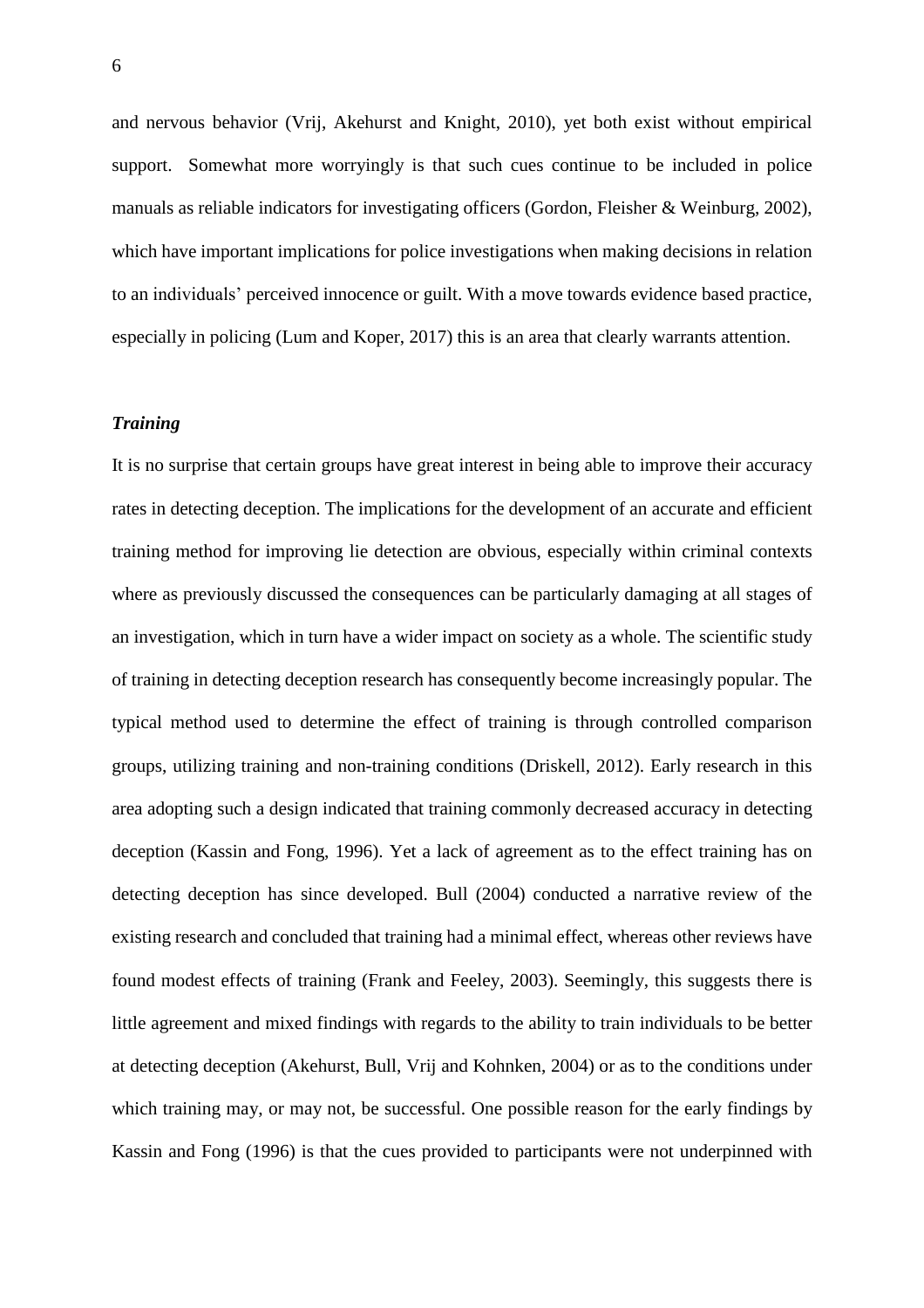empirical evidence. Therefore, what they were actually measuring was the impact of training in, what are known as, stereotypical cues of deception (Ekman, 1992). This gives rise to the argument that the content of training has important implications for its success. To explore the impact of training content Levine et al., (2005) included a bogus training group to determine the importance of training on empirically supported cues, or just the presence of training that had a positive effect on accuracy. Findings indicated that training itself improved accuracy, regardless of the legitimacy of the cues used (Levine et al., 2005). This refutes previous findings that training in stereotypical cues not only fails to improve accuracy but actually decreases accuracy (Kassin and Fong, 1996) and suggests that training content has little importance. To address such variations Driskill (2012) conducted a meta-analysis of the effect of training in detecting deception. The results of the meta-analysis indicated that deception detection training is an effective means of increasing accuracy. Further, it was found that training content was a significant moderator of training effectiveness (Driskill, 2012). Yet Driskill (2012) highlights that conclusions regarding the effect of training and the impact of content are still varied. Driskill also discusses what he calls the 'indoctrination' component of training; explaining that the reason for results such as those from the Levine et al. (2005) study may in fact be due to the ability of any training to focus an individual's attention to the task they are being asked to complete (Driskill, 2012). Suggesting an attention over knowledge affect. The lack of clarity in this area should not deter further research in an attempt to underpin strategies with the empirical basis for improving deception detection. Rather, it should direct research to explore the conditions during which training is successful or not, and establish further clarity around the implications of training content.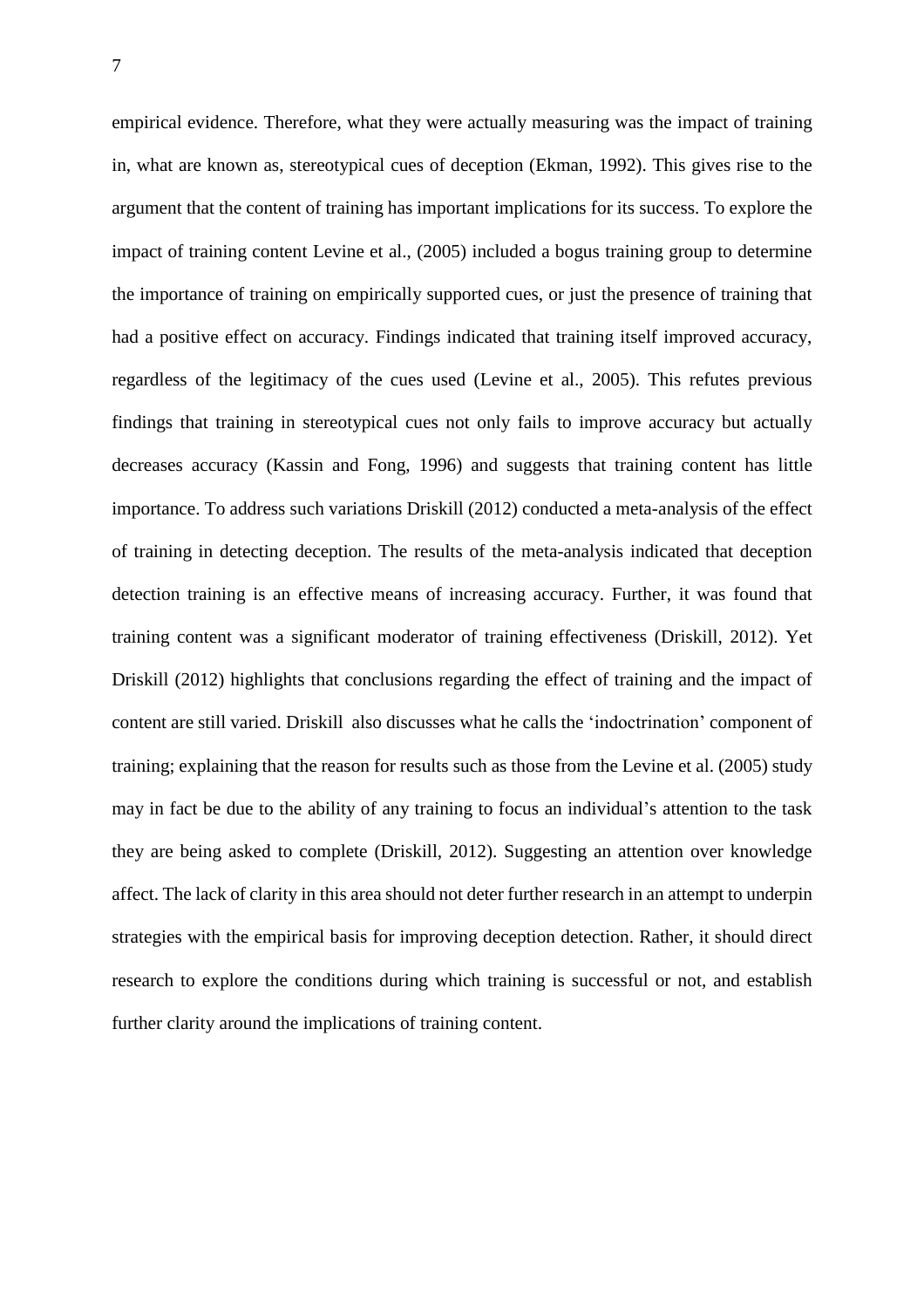### *Response Bias*

Not all concepts within the study of detecting deception are subject to such disagreement. One element that is well established is the notion of the truth bias. Explorations around the existence of the truth bias indicate it refers to an individual's need to believe what they are told is true and, as such, they are less likely to question the veracity of information provided than they are to accept it is the truth (Bond and DePaulo, 2006; Levine, Park and McCornack, 1999; Zukerman et al., 1984). Some have taken this to demonstrate that people are generally easily led (Burgoon and Buller, 2015; O'Sullivan, 2003) and that this bias means being easily led is, to some degree, outside of their control (Gilbert, 1991). Views of the easily led individual, and the notion of the truth bias have existed for some time within the detecting deception research community (Bond and DePaulo, 2006; Kraut, 1980; Mandelbaum, 2014). The reason for this is that, in general, communication is most useful when both parties deliver the truth (Grice, 1975). People typically speak the truth (DePaulo et al., 1996; Grice, 1975; Halvey, Shalvi and Verschuere, 2013; McNally and Jackson, 2013) and, as such, a bias toward believing an individual is telling the truth is functional and will generally lead to the correct judgment (Jekel, Glockner, Broder and Maydych, 2014; Jussim, 2012; Meiser, Sattler and von Hecker, 2007). Research shows that given an equal number of lies and truths to be judged, a truth bias leads to higher accuracy in detecting the truth (Bond and DePaulo, 2006; Levine et al., 1999). As well as 'truth bias', a 'lie bias' may also occur under certain conditions (Hauch et al., 2016), especially in the context of training police personnel (Meissner and Kassin, 2002). For example, police officers may be more susceptible to the lie bias in their capacity as determiners of the truth and perhaps greater exposure to liars more often than lay people where the stakes for such lies are typically higher with a need to protect the public (Meissner and Kassin, 2002). Such findings show that in contexts where there is a greater expectation of being lied to and a need to ensure someone pays for the crime that has been committed (Meissner and Kassin,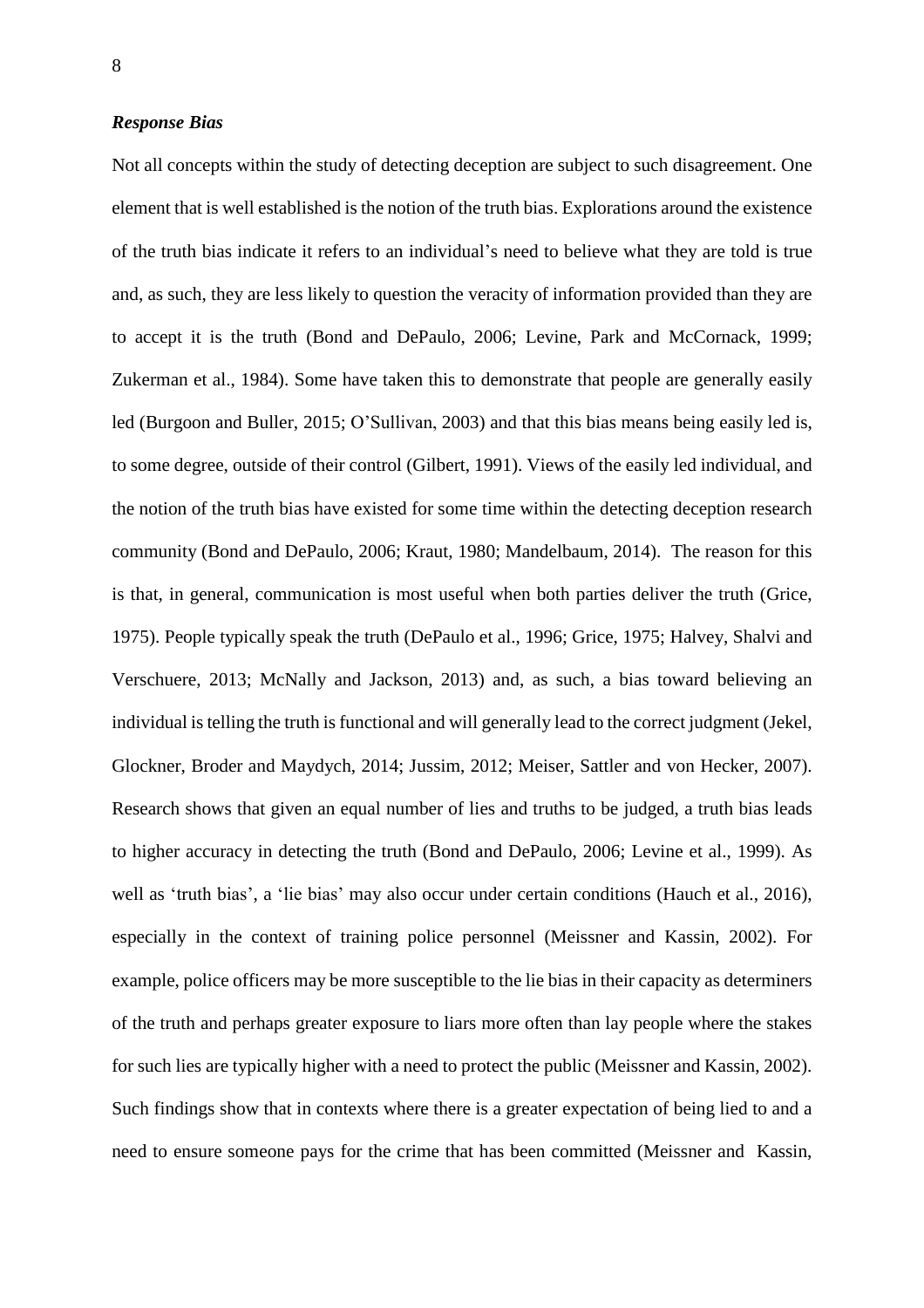2002), the way in which such response biases operate are likely to be different. Together these response biases have important implications for understanding deception detection both in practice and in designing more informed research.

# *Target Gender*

Another important issue within previous deception research, especially the body of literature investigating training (Driskell, 2012; Kassin and Fong, 1999), is the use of primarily male targets or a lack of specific information about the targets used. The justification for which being that males are over represented in the offender population and, thus, the investigation of male targets have greater implications. Instead paying greater attention to the differences that reside in the detector, reveals that females may be slightly better than males (Bond and Lee, 2005). An explanation which is thought to be the result of an increased sensitivity to multisensory emotion recognition within females (Hunter, Schellenberg, and Schummack, 2010). Although some researchers have argued that deceivers vary little in their skills (Kraut, 1980), there is a dearth of empirical research to support this. Specifically any investigation surrounding the extent to which there is a homogeneity of telling lies or truths between male and female targets. Yet researchers will often justify the generalization of findings using these early suggestions that liars are in fact a homogenous population in relation to the cues they exhibit, indicated by their lack of recognition around target gender in methodology (Driskell, 2012; Hauch et al*.*, 2016). However, not all researchers have held the belief that this is the case. Indeed, early research suggested that detecting deception among males and females operates independently of one another (DePaulo & Rosenthal, 1979) whereas others have found only slight differences in leg movement and the use of illustrators but no significant differences in laughter/smiling and eye contact duration (Cody and O'Hair, 2009). Yet the investigation of individual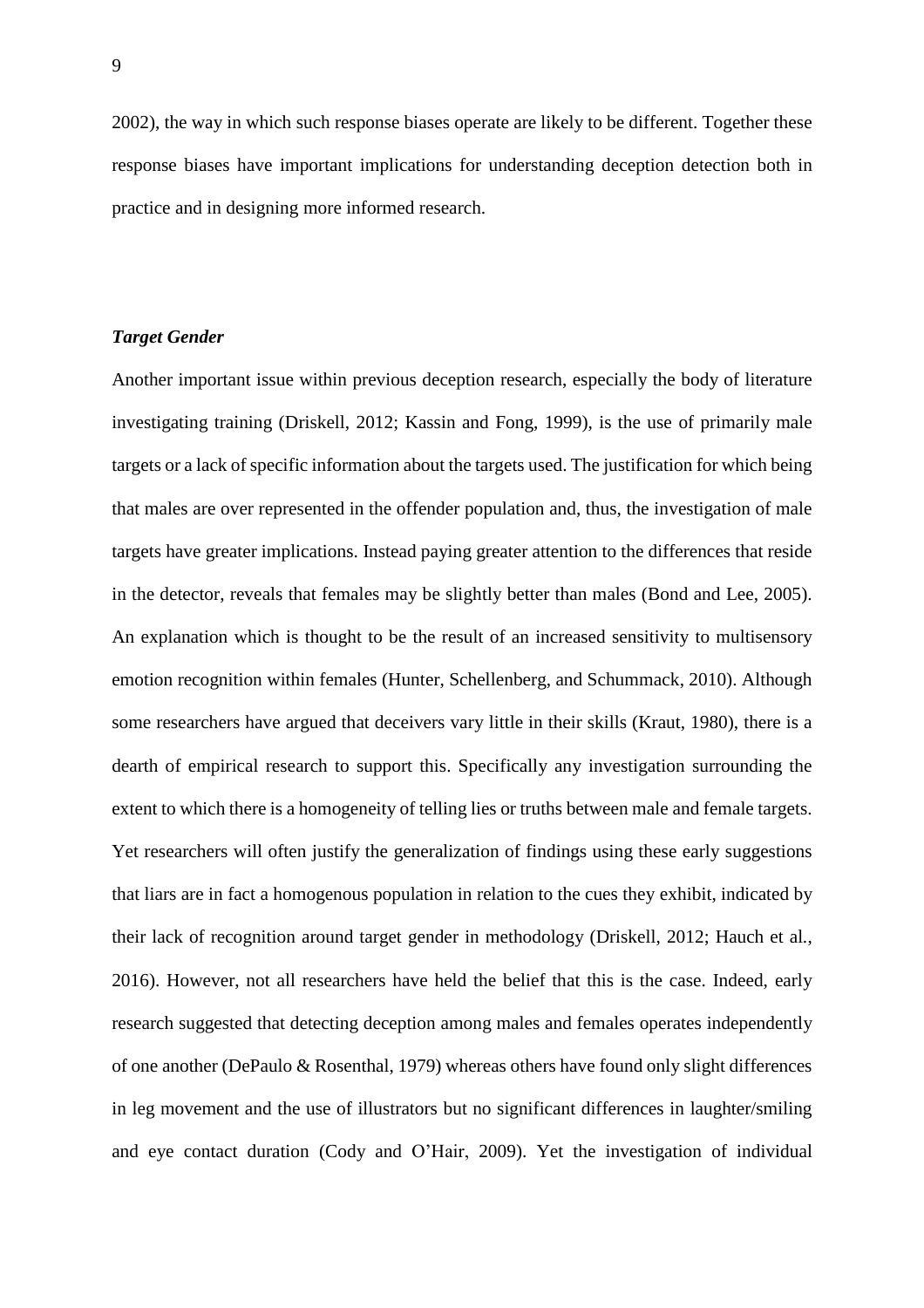differences overall, let alone sex differences, is limited (Bond and DePaulo, 2006). With an increasing number of female suspects (Ministry of Justice, 2015), it is important to investigate whether sex differences are present and how detection differs in males and females. Research has consistently found that emotions have important implications in deceitful behavior (Frank and Ekman, 1997; Frank and Feeley, 2003). Emotions are also consistently found to differ in both how individuals display resulting behaviors (Nolen-Hoeksema, 2012; Thompson and Voyer, 2013), as well as how they understand emotions in others (Baron-Cohen and Wheelwright, 2004; Eisenberg and Lennon, 1983). At the very least this highlights the importance of investigating the moderating effect of gender.

## **Present Study**

Research in this area has undoubtedly begun to address issues highlighted previously, such as the truth bias (Hauch et al., 2014) and training content (Driskill, 2012). However, research findings to date have tended to generalize both males and females, suggesting that detecting deception operates the same in both groups, despite early research indicating this is unlikely to be the case (DePaulo and Rosenthal, 1979). The present study builds upon that of Levine et al.'s., (2005) research and includes three groups: a control group, a training group provided with empirical cues, and a bogus training group provided with stereotypical cues of deception. The present study also distinguishes between truths and lies to explore the truth bias (Bond and DePaulo, 2006), and extends on previous research by exploring the differences between male and female targets (liars or truth tellers), in order to address this gap in knowledge within the detecting deception literature.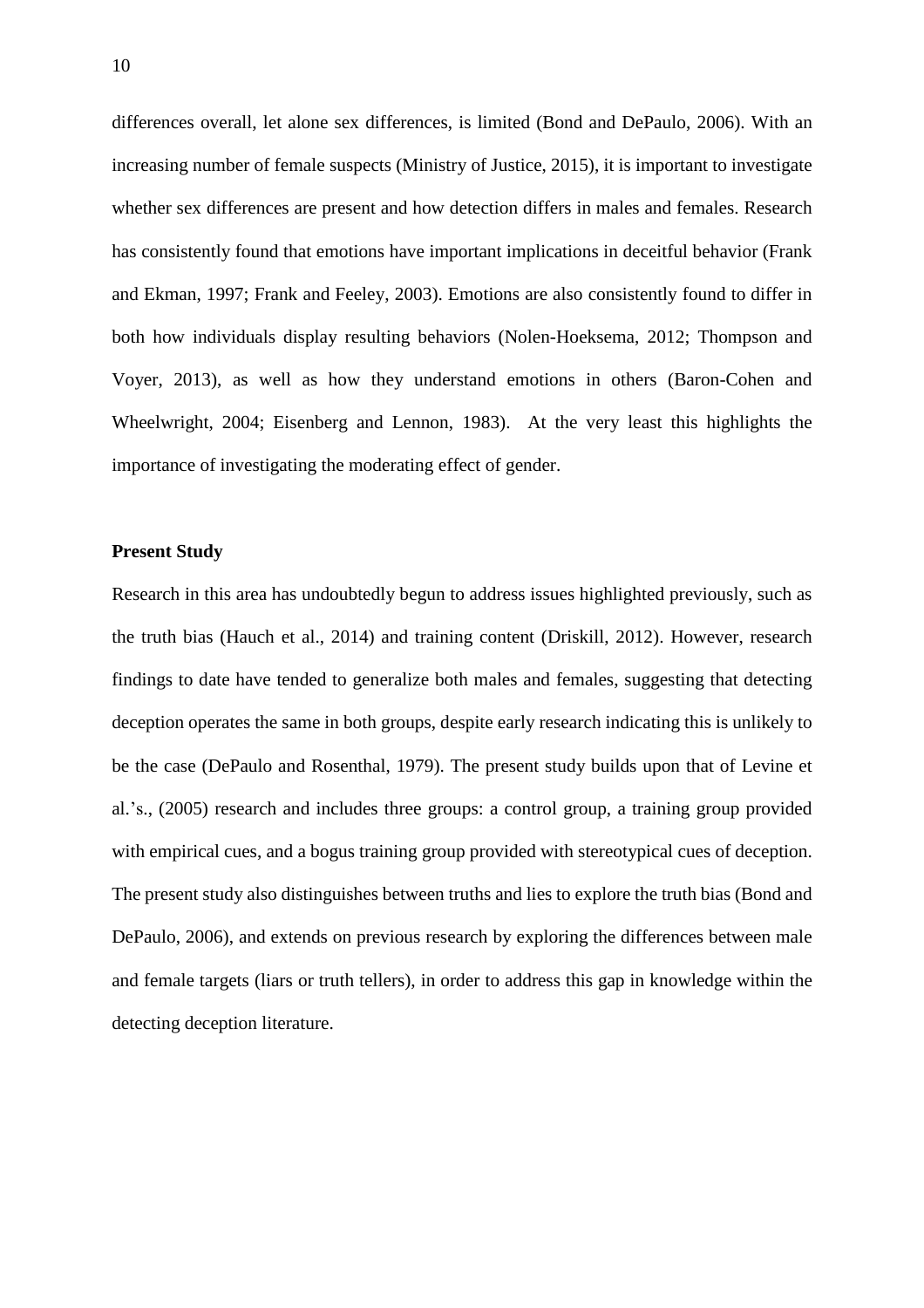#### **METHODS**

### **Design**

The experiment adopted a mixed measures design. There were two within-subject independent variables: 1) whether the target was lying or telling the truth, and 2) the target gender (male or female). The between-subjects independent variable was the information given prior to the presentation of the videos, with three levels: stereotype cues, tell signs, and no information (control). The dependent variable was accuracy of the decision measured via correct or incorrect response to the question "was the individual you just watched telling the truth or telling a lie".

### **Sample**

An opportunistic sample of 102 undergraduate students was utilized. The age of participants ranged from 18 to 43 ( $M = 20.20$ ,  $SD = 3.57$ ) with 86 females and 16 males. The only inclusion criterion for participants were that they were aged 18 and above, with no upper age limit. Most participants were recruited utilising a British universities internal experiment participation system (known as SONA) whereby undergraduate psychology students received one course credit for taking part. The remainder were recruited via email correspondence with the research team, responding to advertisement posters distributed throughout the university campus.

### **Apparatus**

A Toshiba Camileo P100 video camera was used to record the footage of eight targets volunteers. The experiment was conducted using Superlab where participants using a response box to record their deception/truth decisions, were connected to a desktop PC using the Microsoft Windows operating system. Raw data was extracted into an excel file before being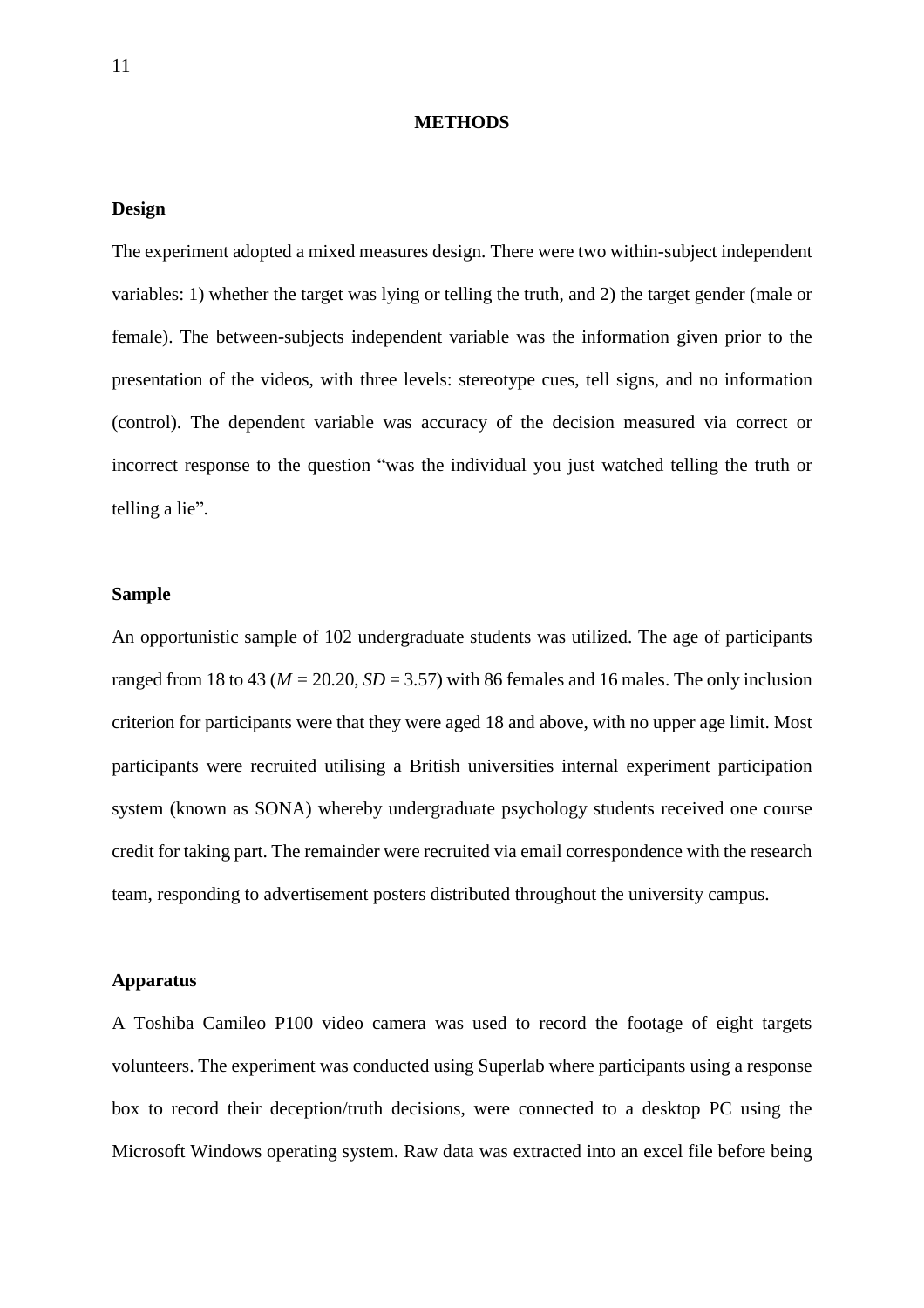transferred to SPSS. The experiment took place in a purpose built psychology laboratory located on the university campus.

# **Procedure**

Videos were recorded of eight targets, four males and four females. All targets were asked three questions, which required a substantial answer, as opposed to closed questions. The first question, used as the baseline with all targets answering truthfully was "who is your idol and why?''. They were then asked to respond to a further two questions; "what was the best day of your life? And "what was the worst day of your life?" Targets were instructed on which questions to lie and which questions to tell the truth immediately prior to recording to limit the ability to reverse an answer. With the combinations of truths/lies varying between targets. Superlab software was then used to create the experiment, with the footage of each target played consecutively. After each question, the video stopped until a response was made by the participant, with the exception of question one (the baseline). The experiment was uploaded onto all computers within a purpose set up laboratory. Participants were instructed to arrive at the room at the allotted time where they would be given further instructions.

Participants were seated individually, and were unaware of the different conditions, or that they were receiving different information sheets dependent on these conditions. Instructions were given to read the information form thoroughly and to ensure that they remembered all information given to them. The information sheet related to the specific condition they had been assigned to. Those assigned to the stereotypes condition were instructed to look out for signs such as gaze aversion and grooming gestures (which have no empirical support as cues of deception), whereas those assigned to the tell signs condition were instructed to look for signs such as change in the use of hands, changes in the legs (cues that have empirical support for indicating deception) and highlighted the importance of taking note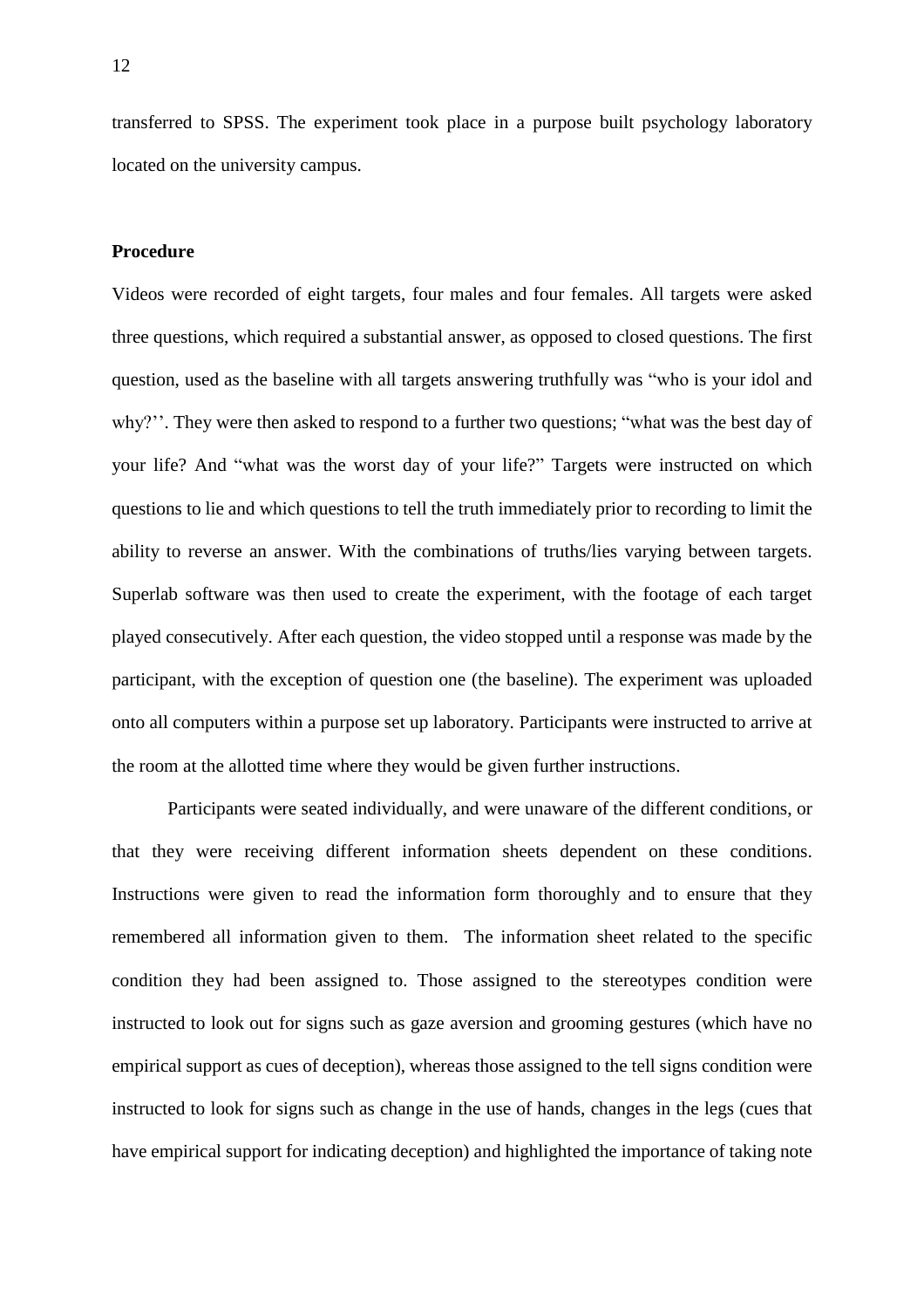of the difference between their behaviour in the baseline question and behaviour in the two following questions.

Once the experiment began, participants were presented with on-screen instructions which stated what was required of them and which buttons on the response box corresponded with a lie response and which corresponded to a truth response. The experiment consisted of eight videos played consecutively, each one lasting approximately 90 seconds. Once participants had made a decision on all of the questions, the experiment concluded, and they were debriefed; this included an explanation of what the study actually involved, and why those in the stereotype condition were partially deceived.

In order for participants to believe the information they were given was accurate, it was necessary to utilize some minor element of deception in that, all participants were told they were taking part in the same condition, when in fact this was not true. In order to minimize the impact of deception all participants were given a full explanation as part of the debriefing process. This involved ensuring they understood all the information given to them, and providing them with the opportunity to ask questions or raise any issues or concerns. Notably, all ethical guidelines set out by the British Psychological Society were adhered to throughout the duration of the study and institutional ethical approval was granted for the research, prior to being conducted.

### **Analysis**

The raw data taken from Superlab was input into excel and then transferred to SPSS 22 to test the following hypotheses: 1) there will be a significant effect of sex of target upon accuracy and, 2) there will be a significant effect of training upon accuracy.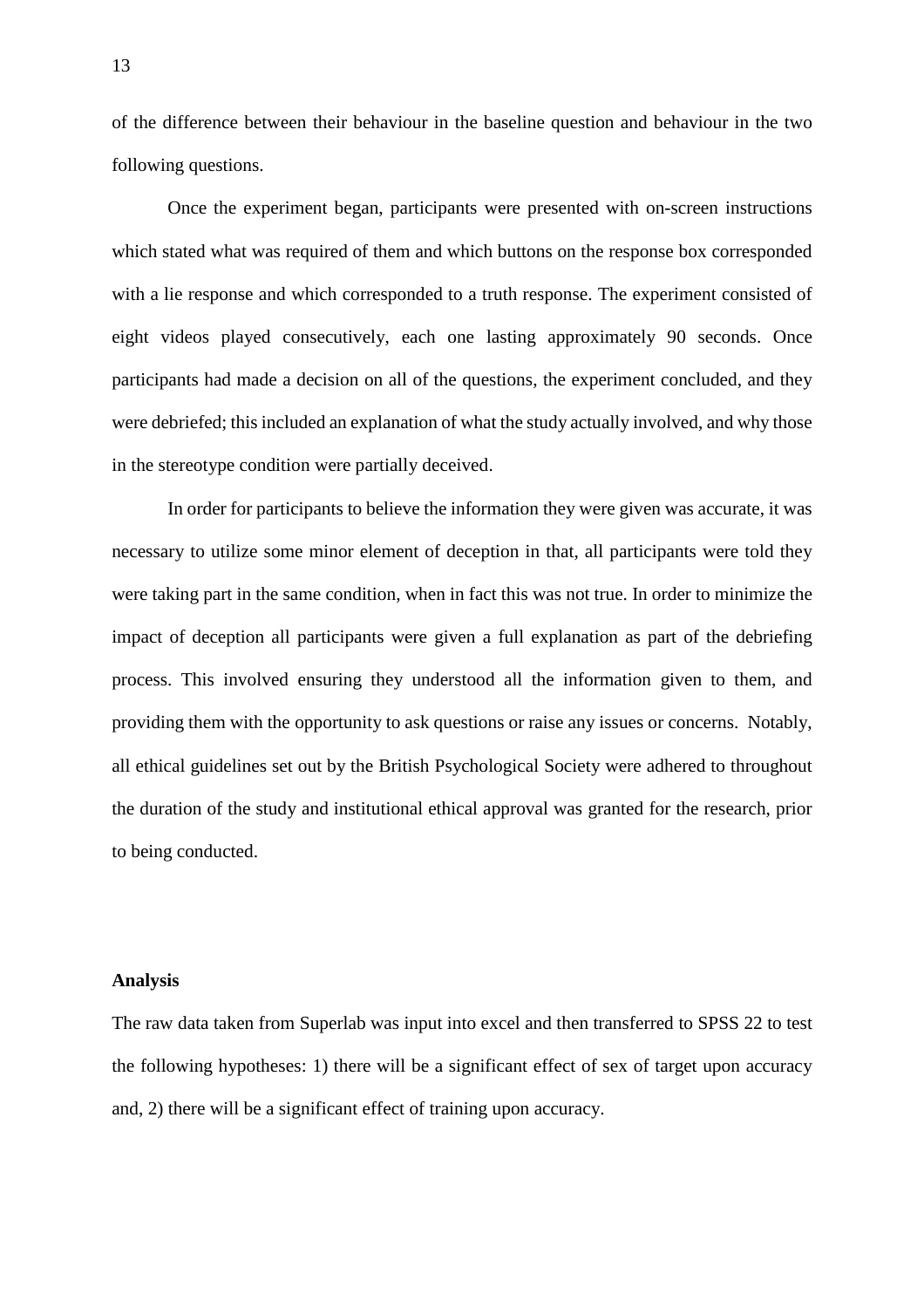Firstly, descriptive statistics were examined to test whether any differences within measures of central tendency could be found. As the descriptive statistics indicated a possible effect, a three-way ANOVA was conducted to see whether there were any main effects.

#### **RESULTS**

## **Descriptive statistics**

Descriptive statistics, including overall mean accuracy for the three conditions, mean accuracy separated by male and female targets for each of these three conditions, and mean accuracy separated by accuracy in detecting truths and accuracy in detecting lies for male and female targets and by each of the three conditions are presented in Tables 1-3. Additionally, accuracy rates for detecting truths and detecting lies are presented in Table 4.

### **Analysis of Variance (ANOVA)**

A 2x2x3 mixed ANOVA was conducted to assess mean accuracy in detecting truths and lies in males and females between three conditions (control, stereotypes, and tell signs).

Preliminary analyses were conducted in order to determine independence of observations, normality, homogeneity of variance and intercorrelations, and sphericity. Levene's test of equality of variance was statistically significant for accuracy in detecting truths for male targets ( $p < .001$ ), but non-significant for the remaining variables. As moderate departure from the homogeneity of variance assumption is not a threat to ANOVA when group sizes are equal, it was deemed appropriate to proceed with the mixed ANOVA (Tabachnick and Fidell, 2013). Additionally, while Box's test of equality of covariance matrices was statistically significant, it was considered appropriate to continue with the mixed ANOVA, as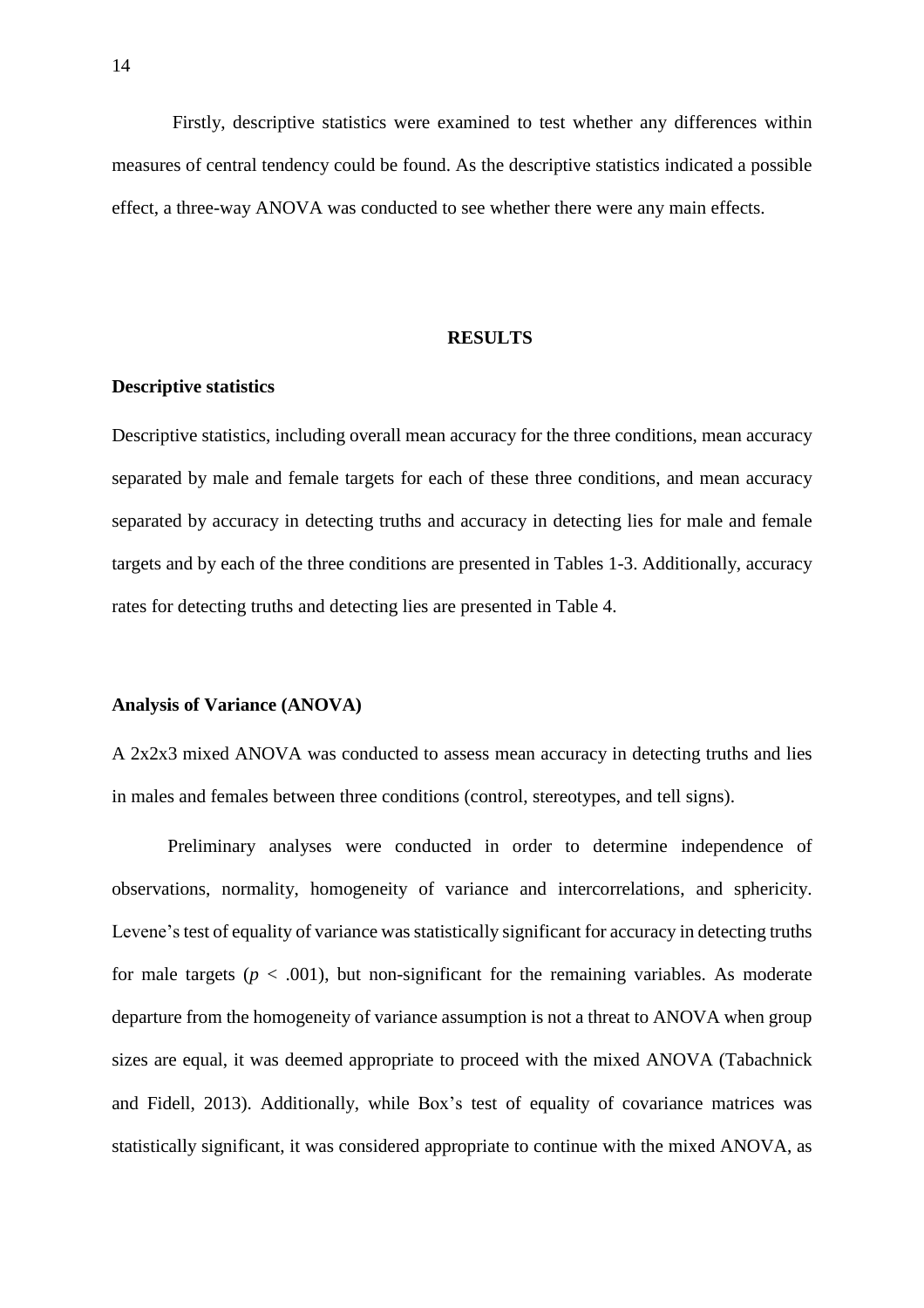sample sizes were equal across the three conditions ( $n = 34$ ; Field, 2013). Mauchly's test of sphericity could not be calculated as the two within-subjects variables each had only two levels and, as such, sphericity was assumed.

Results revealed a significant main effect for the within-subjects factor of accuracy in detecting truths or lies,  $F(1, 99) = 12.84$ ,  $p < .001$ , with significantly lower scores for detecting lies ( $M = 4.55$ ,  $SD = 1.52$ ) than for detecting truths ( $M = 5.25$ ,  $SD = 1.26$ ). This was a moderate effect,  $\eta^2 = 0.12$ . Additionally, there was no significant main effect for the within-subjects factor of target gender  $F(1, 99) = 3.21$ ,  $p = .08$ . There was also no significant main effect for the between-subjects factor condition  $F(2, 99) = 1.00$ ,  $p = .37$ .

Furthermore, findings indicated no significant interaction between target gender and condition  $F(2, 99) = 1.87$ ,  $p = .16$ . There was also no significant interaction between condition and detecting truths or lies  $F(2, 99) = 1.16$ ,  $p = .32$ . However, a significant interaction was found between target gender and accuracy in detecting truths or lies  $F(1, 99) = 33.13$ ,  $p < .001$ ; this was a large effect,  $\eta^2 = .25$ . Accuracy in detecting truths or lies varied according to target gender, with mean accuracy in detecting truths significantly higher when the target was male  $(M = 2.94, SD = 1.00)$ , as opposed to female  $(M = 2.31, SD = .83)$ , and mean accuracy in detecting lies significantly higher when the target was female ( $M = 2.41$ ,  $SD = .98$ ) rather than male ( $M = 2.14$ ,  $SD = .96$ ; see Figure 1). However, there was no significant interaction between condition, target gender, and detecting truths or lies,  $F(2, 99) = .20$ ,  $p = .82$ .

## **[Insert Figure 1 here**]

#### **DISCUSSION**

Building upon previous research, the present study investigated the effect of training and target gender on the accuracy of detecting deception. In addition to this, the present study further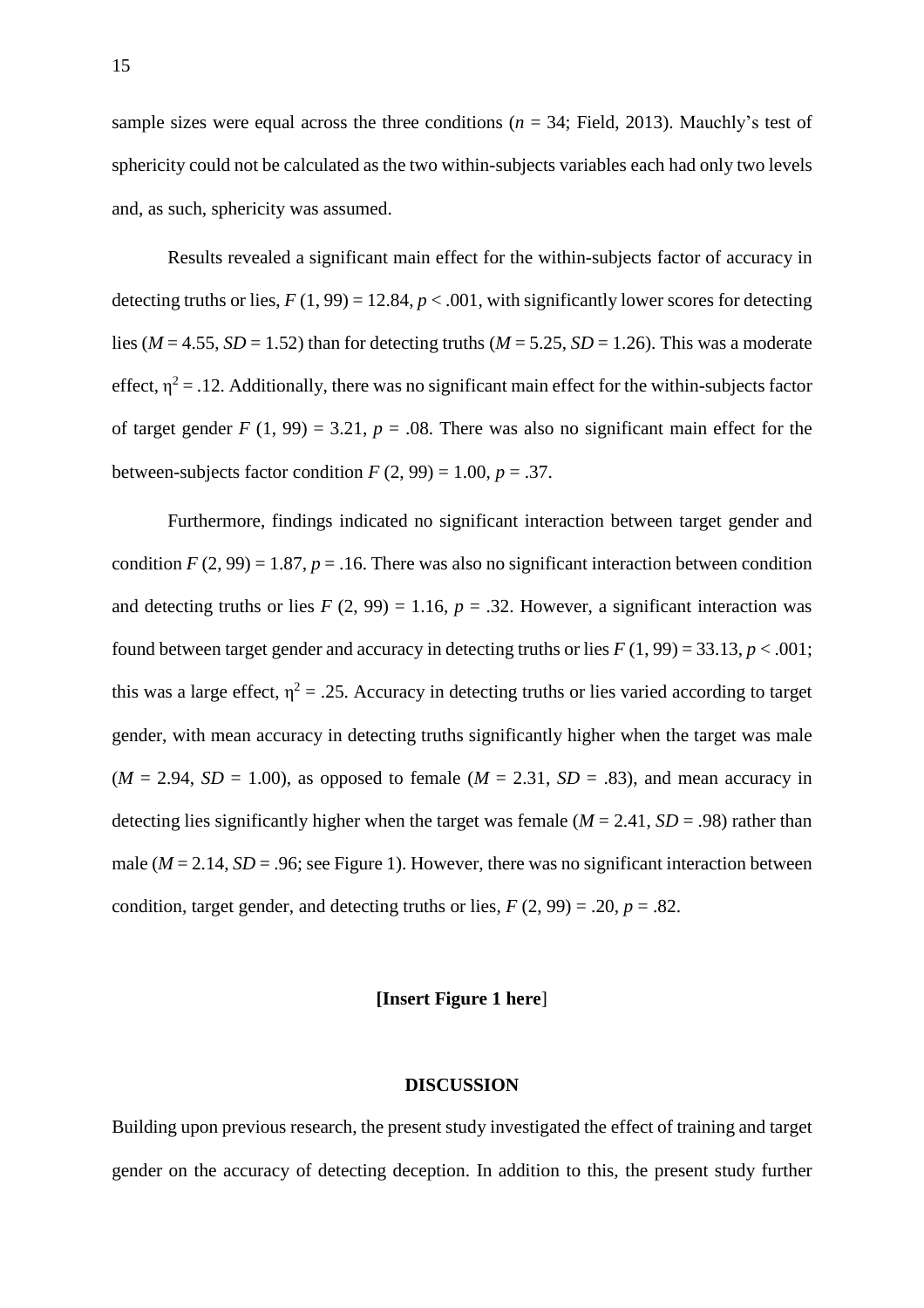analyzed the data in relation to the differences in detecting truths and lies. Participants were asked to make decisions upon whether eight targets where lying or telling the truth in their answers to two substantial answers which followed a baseline answer. Whilst previous research has varied in its findings with relation to training overall (Bull, 2004; Driskill, 2012; Frank & Feeley, 2003 Kassin and Fong, 1996), research has found that the content of training has important implications for its success (Ekman, 1992). Yet the current study found no significant differences between the three groups, suggesting training has a minimal effect regardless of content, supporting findings from Bull's (2004) review. Of course, it cannot be determined if participants actually based their decisions on the information they had been provided during the training or beliefs they previously held. Previous knowledge is difficult to control and inhibit (Stromwall, Granhag and Hartwig, 2004) and as such future research should attempt to measure this prior to study. This may indicate that any deception detection training program should seek to explicitly address the potentially problematic nature of prior knowledge and previously held beliefs.

In addition, findings revealed a significant large effect (Cohen, 1988) of target gender on accuracy in detecting truth or lies. The findings suggest that training individuals to detect deception in males and females is wrongly assuming both genders reveal the same cues when being deceptive. In exploring individual differences, previous research has focused on those differences which reside within the detectors, finding that females slightly outperformed males (Bond and Lee, 2005) with only a small number of studies examining individual differences that reside in the target (Cody and O'Hair, 2009). The current findings suggest that the lack of recognition and investigation of gender differences in relation to the target has led to a reductionist evidence base for detecting deception. With an increasing number of female offenders (Ministry of Justice, 2015) it would be inappropriate to ignore potential differences between gender groups. Generalising research from one gender to the other may lead to training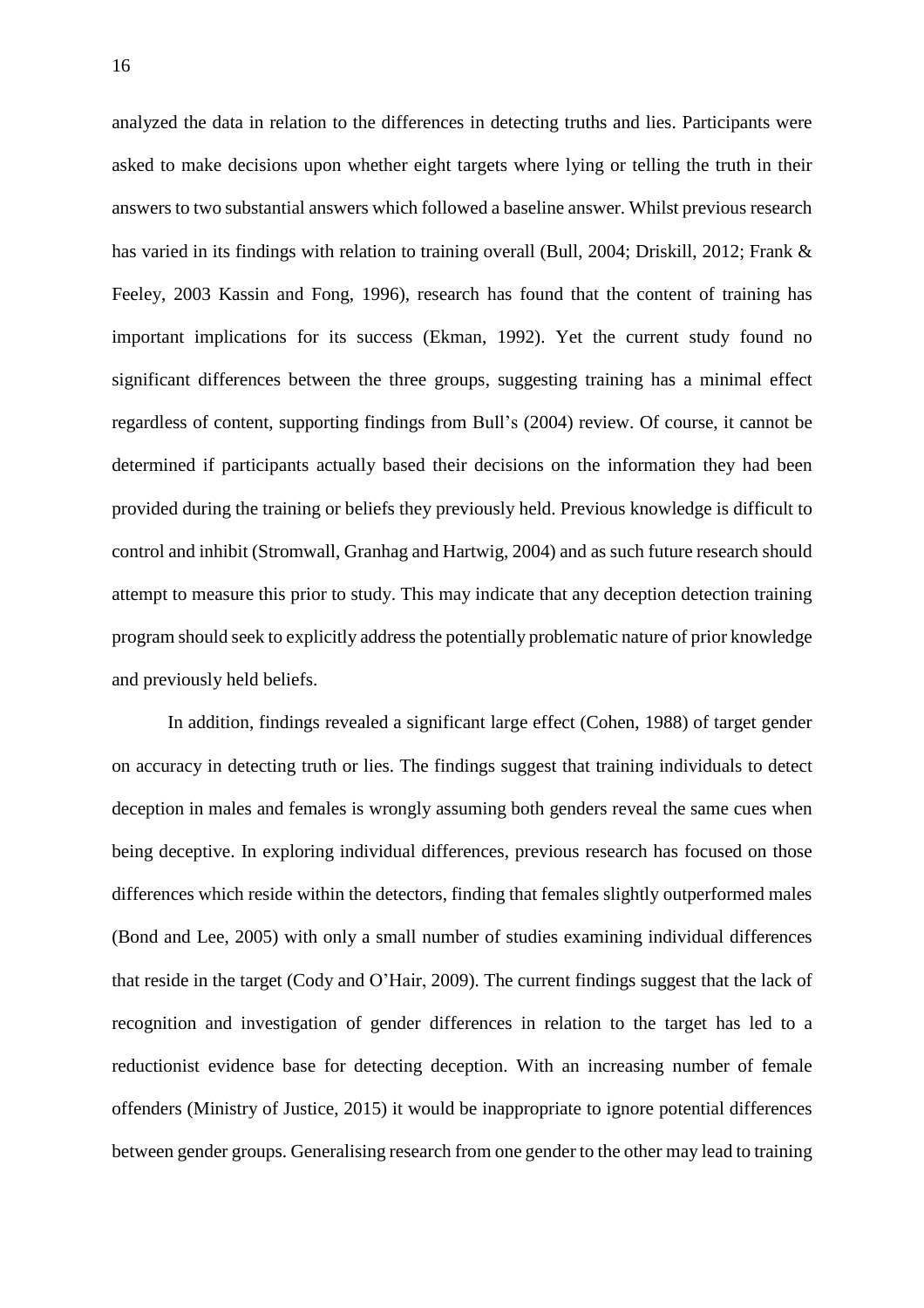programs developed that are only of actual value when applied to males. With recent research in witness identification accuracy displaying the evidential value of prior training (Willmott and Sherretts, 2016), future research should seek to further explore the role of individual differences within the target, central to detecting deception research.

The current findings show that detecting truths was significantly more accurate in male targets than in female targets, but that detecting lies was more accurate in female targets. There are a number of possible explanations for these findings. First, it may be that males are more convincing, regardless of whether they are telling the truth or lying, whereas females may be less convincing when both telling the truth and lying, leading detectors to question the veracity of all their statements, even when they are being truthful. Alternatively, the performance of such truths and lies may affect the way in which they deliver said truths and lies (Bond and DePaulo, 2008). Previous research has explored the role of emotions in displaying behaviors, and the subsequent differences between genders (Nolen-Hoeksema, 2012; Thompson and Voyer, 2013). As such, it may be that the way in which emotions differ between genders impacts the way in which they are able to deliver a truth or lie. For example, a male's behavior when lying or telling the truth is less overtly impacted by emotions, thereby leading to less cues being leaked and, as such, detectors are more likely to think they are telling the truth, which has led to better accuracy in detecting truths in males. Yet in females, more cues are leaked, thus leading detectors to question the veracity of their statements, and an increased likelihood of them being suspected of lying, increasing accuracy in detecting deception.

These findings have important implications for the understanding of response biases, specifically the truth bias (Bond and DePaulo, 2006; Levine et al*.*, 1999) and the lie bias(Hauch et al., 2014). Research has found the way such biases operate to be context dependent; for example, in a criminal context, police personnel are more likely to suspect an individual is lying as this is functional to the end result they hope to achieve (Meissner & Kassin, 2002).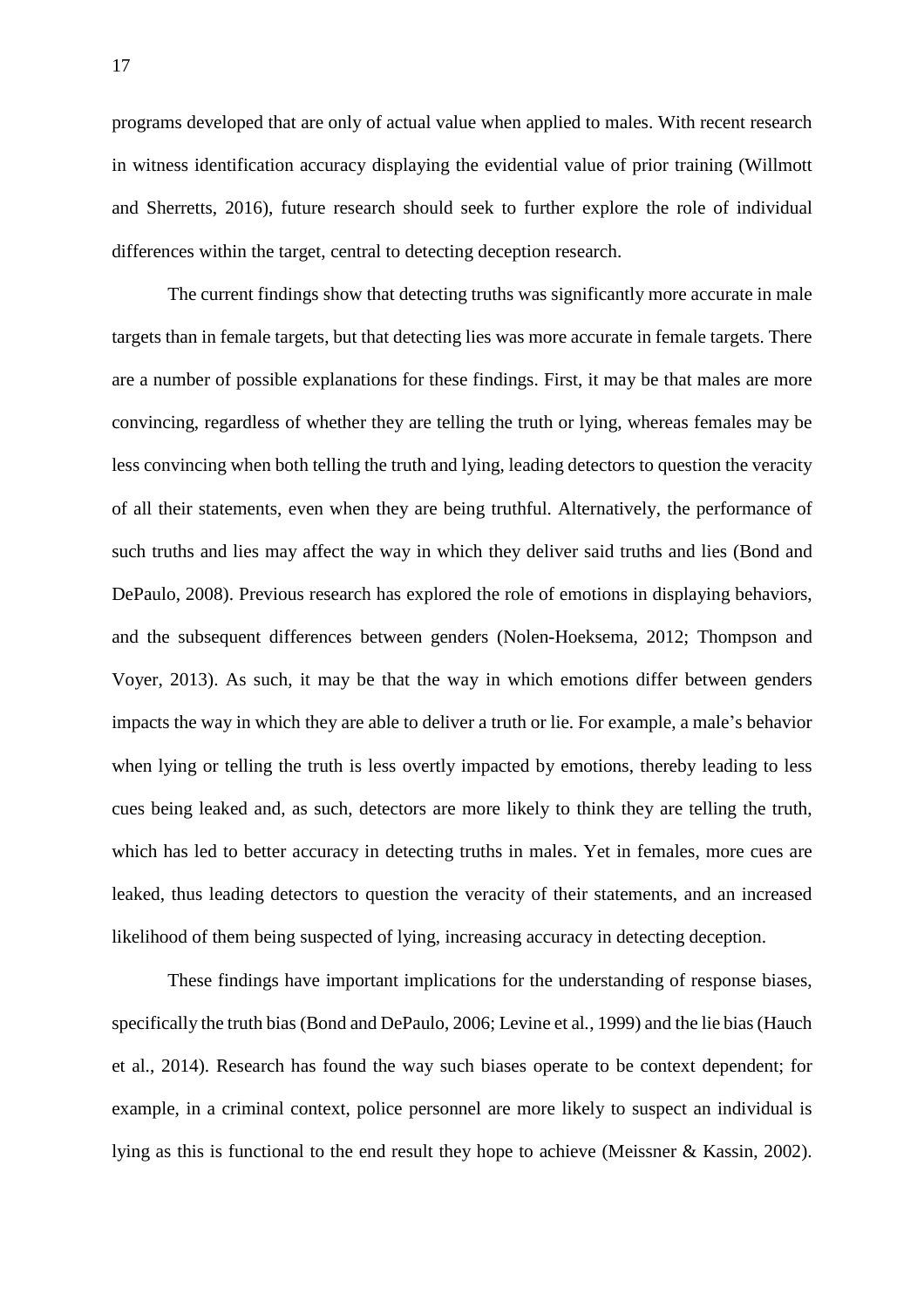Also in everyday occurrences, people tend to expect those communicated with to be telling the truth and, as such, will be more likely to judge such individuals as telling the truth (McNally and Jackson, 2013). The current findings suggest it is not merely context that influences such response biases, but also gender differences between targets. Whilst the current analyses do not allow the exact nature of the response biases in relation to males and females to be determined, it provides the basis for future research to address the relationship between target gender and response bias. The findings indicate that a truth bias may be more likely in males, whereas a lie bias may be more likely in females. However, further research is necessary to investigate the explanatory factors around this relationship.

Given the potential implications of the present findings, future research should seek to further explore the three aspects of detecting deception examined here, but in doing so should aim to address some limitations. Due to resource constraints, there was an absence of high stakes within the present study; volunteers were asked to lie with no consequences, which may have impacted the way in which they delivered the information, truthful or deceitful. In an attempt to mitigate such an effect, volunteers were encouraged by the questions asked to respond with something meaningful, thereby increasing the likelihood of provoking real emotions. As such, this study may be criticized for not fully reflecting the true context in which lying, and motivations for being deceitful in relation to criminal justice typically occur (cf. Willmott and Ioannou, 2017). A further limitation may be that the training conducted was too brief and limited in nature; thus, future research should seek to replicate the study with the addition of a more comprehensive training element to examine whether the effect of length of training time, as well as comprehensiveness of content, influences detection of deception accuracy. Whilst undoubtedly such limitations exist and are typical of many experimental research designs, they should not detract from the important findings obtained within the current study, and the relevance of these to many areas, with wide ranging implications for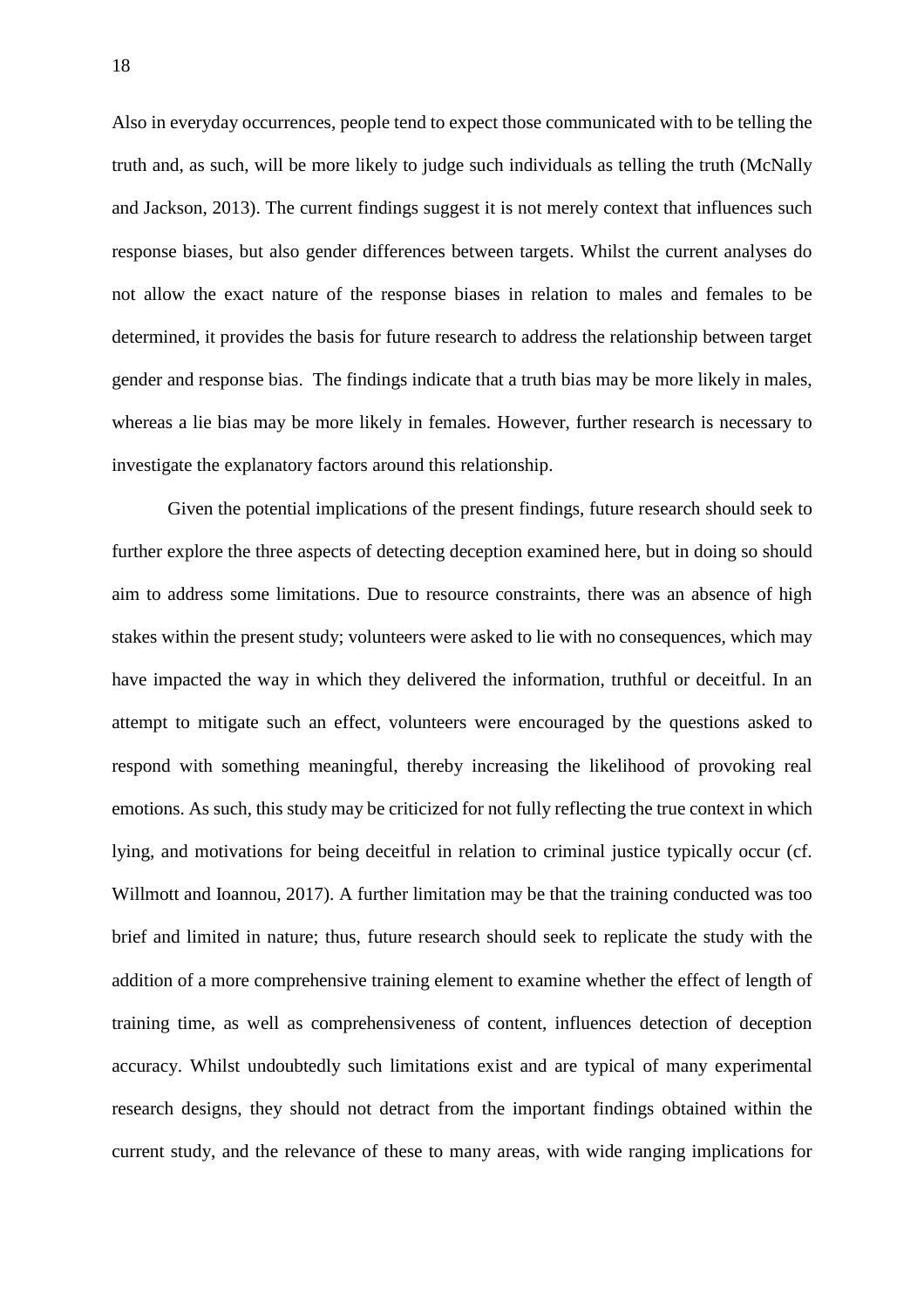detecting deception and more broadly community safety. Results indicate that individual differences exist not only within detectors, but also within the target. They also highlight that the power of response biases, such as the 'truth bias', and even stereotypical beliefs and prior knowledge may be far greater than previously estimated. Something that based upon recent research may have important implications for juror decision making processors at trial (Willmott, 2016), and potentially community safety upon considering the effect such biases may have upon parole decisions surrounding the level of risk posed by a dangerous inmate who convincingly presents themselves in contrast to such. Moreover, the present study thereby offers further insight regarding the intricacies of accurately detecting truths and lies from crime suspects. For instance, if an offender is successful in deceiving police investigators, jurors, and members of the parole board, not only may they elude conviction, but it may also result in greater social harm upon their release (Granhag and Strömwall, 2004). In addition, research has shown the potential for incorrect suspect identifications to result from unreliable evidence, such as eyewitness misidentification (Mojtahedi, Ioannou and Hammond, 2017). In such circumstances, the inability to reliably detect a truthful account from an innocent suspect may in itself lead to a grave miscarriage of justice. Importantly, the combination of eyewitness fallibilities and active suspect attempts to misinform a police investigation, has the potential to result in the wrongful conviction of an innocent person, which would permit the real perpetrator to remain free to re-offend/ continue to offend within the community. Reports indicate that within approximately 48% of previous wrongful conviction cases, the real perpetrator had gone on to commit additional crimes (Cardozo, 2009). Owing to these issues, the current researchers assert that an increased understanding of detection of deception within the criminal justice system may in itself broadly contribute to the provision of safer communities, reducing the possibility that recivisdistic offenders are able to re-offend and protecting innocent individuals from being wrongfully convicted. Finally, the way in which these response biases operate in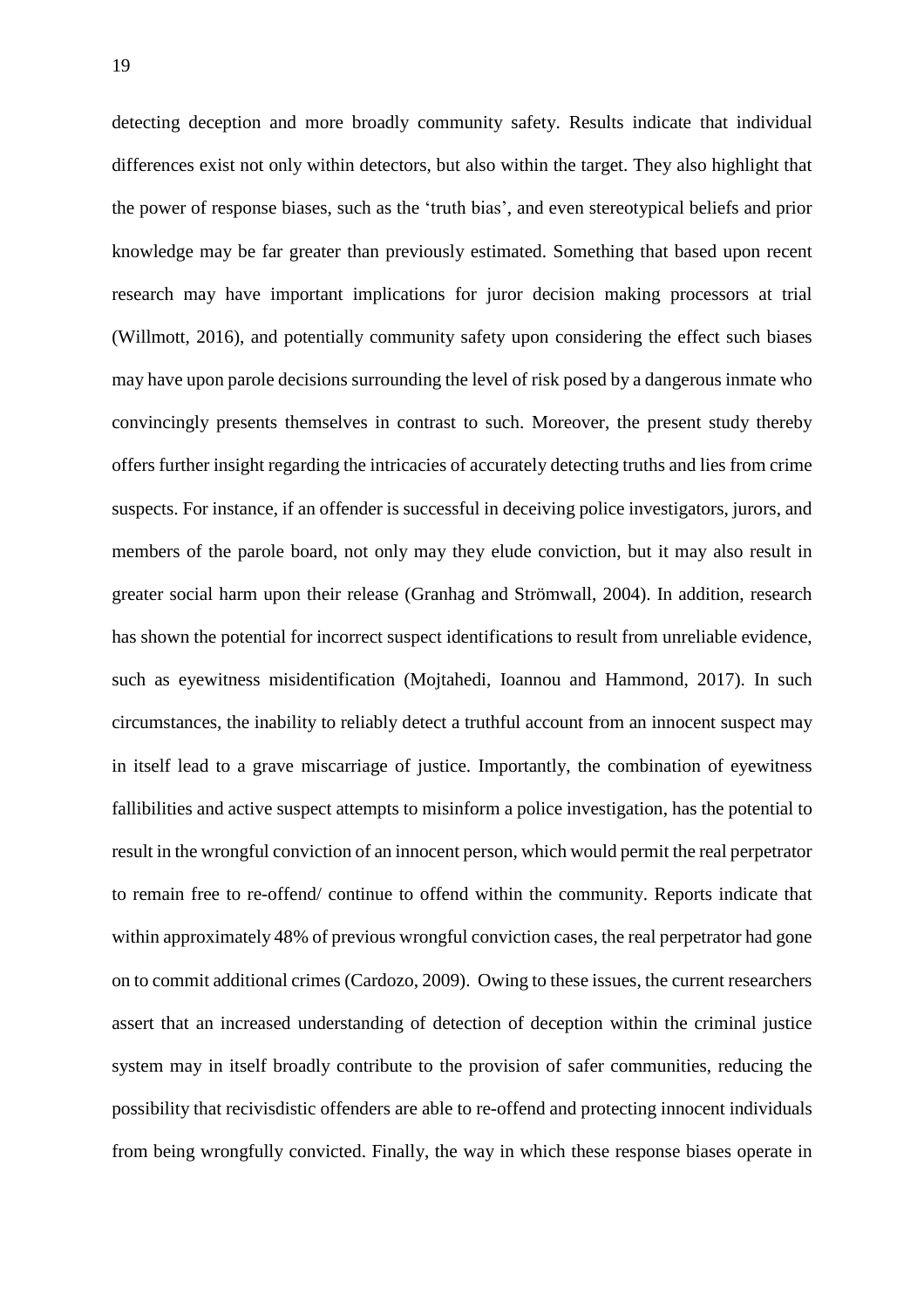male and female targets is not homogenous and as such future studies addressing the combination of such limitations, may lead to substantial development in detecting deception research. Ultimately where the processes and biases underlying detecting deception ability are better understood, the risk posed to police investigations, juror decisions and subsequent parole release decisions, have the potential to be reduced - leading in turn, to safer communities.

#### **Conclusions**

The present study's findings show that individual differences within the target and differences in relation to accurately deciding whether targets are telling the truth or lying, exist. It has been suggested that because of the individual differences that reside between targets, a common detector of deception may not exist (Poon and Fatt, 1998). However, the current findings provide early evidence of the importance of considering not only individual differences within the detector, but also the individual differences within the target. The implications within a criminal justice context for such findings are clear. The decision of whether someone is lying or telling the truth may be key in the decision made by police officers to prosecute an individual or a juror's assessment of their testimony at trial and, subsequently that individual's freedom. This is not only relevant in cases where a suspect is denying committing a crime, but also in relation to false confessions. Making decisions on the veracity of statements delivered by female and male suspects in the same way, using the same cues is likely to be inaccurate, and ineffective in achieving the goals of an investigator. Investigators and other individuals with similar goals, where detecting deceit has high stakes, should be mindful of the current findings and ensure they are considered in order to try and minimize cognitive biases therein. The notable argument that detecting deception research may in itself assist in creating safer communities gains momentum upon considering that, every misdirected police investigation whereby a guilty perpetrators deception is not accurately detected, potentially leads to such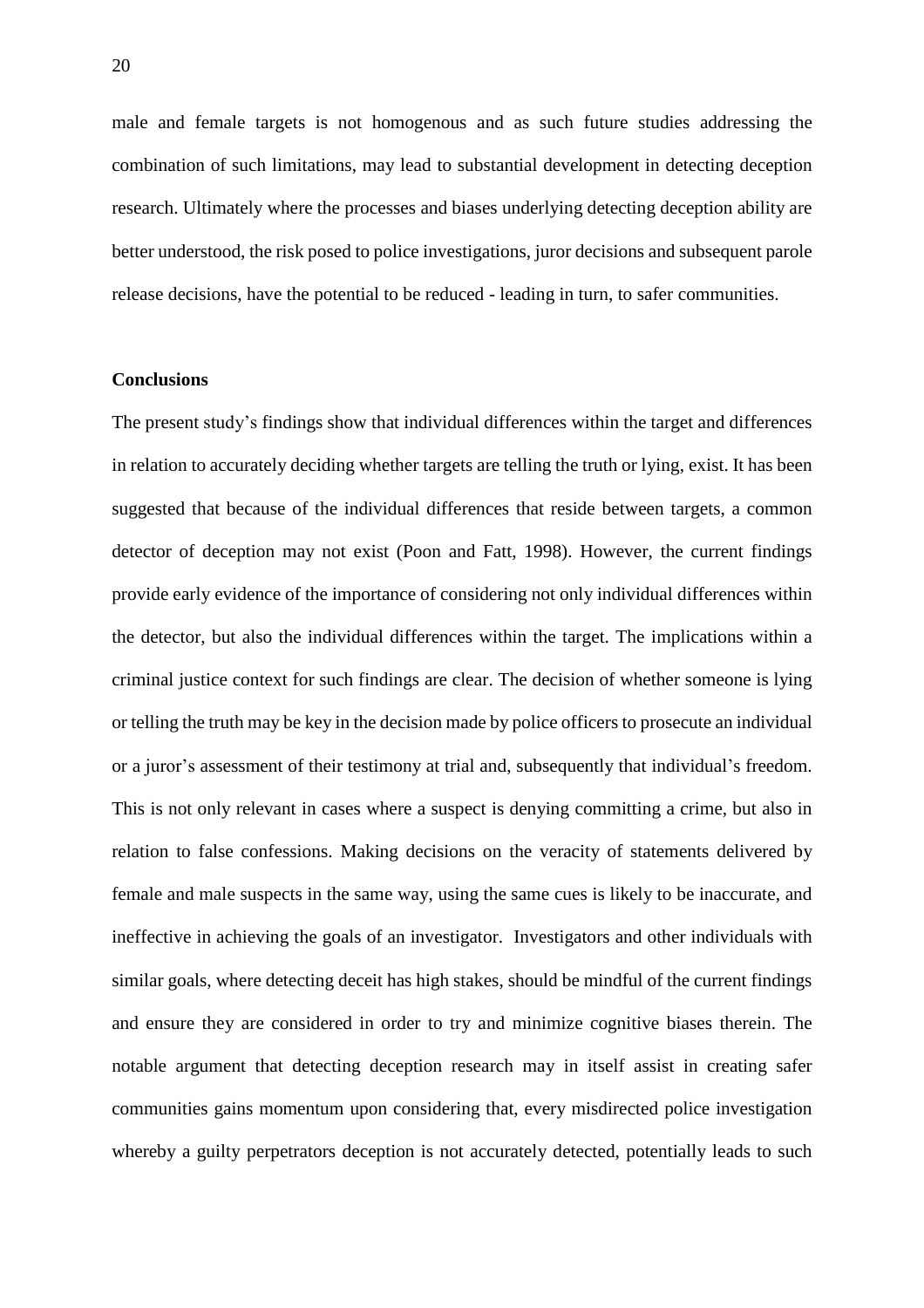dangerous individuals remaining within the community. Free to continue offending against those seemingly predisposed to believe they're telling the truth.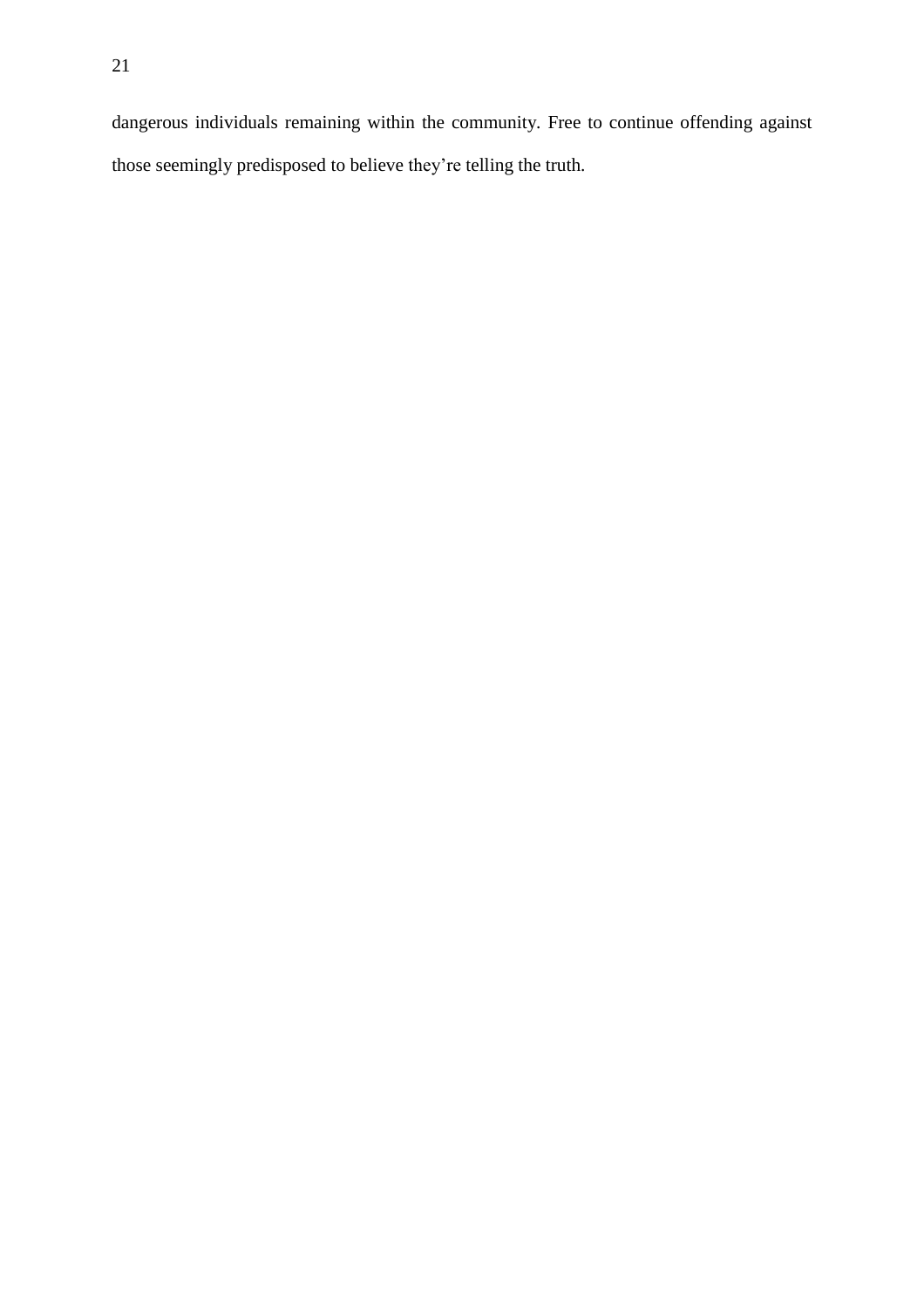#### **REFERENCES**

- Aamodt, M. G. and Custer, H. (2006). Who can best catch a liar? *Forensic Examiner*, 15(1), pp. 6 - 11
- Akehurst, L., Bull, R., Vrij, A. and Köhnken, G. (2004). The effects of training professional groups and lay persons to use criteria‐based content analysis to detect deception. *Applied cognitive psychology*, 18(7), pp. 877-891.
- Baron-Cohen S. and Wheelwright, S. (2004). The empathy quotient: an investigation of adults with Asperger syndrome or high functioning autism, and normal sex difference. *Journal of Autism Development Disorder,* 34, pp. 163–175.
- Bond, C. F. and DePaulo, B. M. (2006). Accuracy of deception judgments. *Personality and social psychology Review*, 10(3), pp. 214-234.
- Bond Jr., C.F. and DePaulo, B.M. (2008). Individual differences in judging deception: Accuracy and bias. *Psychological Bulletin,* 134 (4), pp. 477-492.
- Bond, G. D. and Lee, A. Y. (2005). Language of lies in prison: Linguistic classification of prisoners' truthful and deceptive natural language. *Applied Cognitive Psychology*, 19(3), pp. 313-329.
- Bull, R. (2004). Training to detect deception from behavioural cues: attempts and problems. In P.A. Granhag and L.A. Stromwall, ed. *The detection of deception in forensic contexts*. Cambridge: Cambridge University Press
- Burgoon, J. K. and Buller, D. B. (2015). *Interpersonal deception theory*. The International Encyclopedia of Interpersonal Communication.  $pp.1 - 6$ .
- Cardozo, B. N. (2009) *Reevaluating Lineups: Why Wintesses Make Mistakes and How To Reduce The Chance Of A Misidentification*. New York: Innoncence Project, Inc .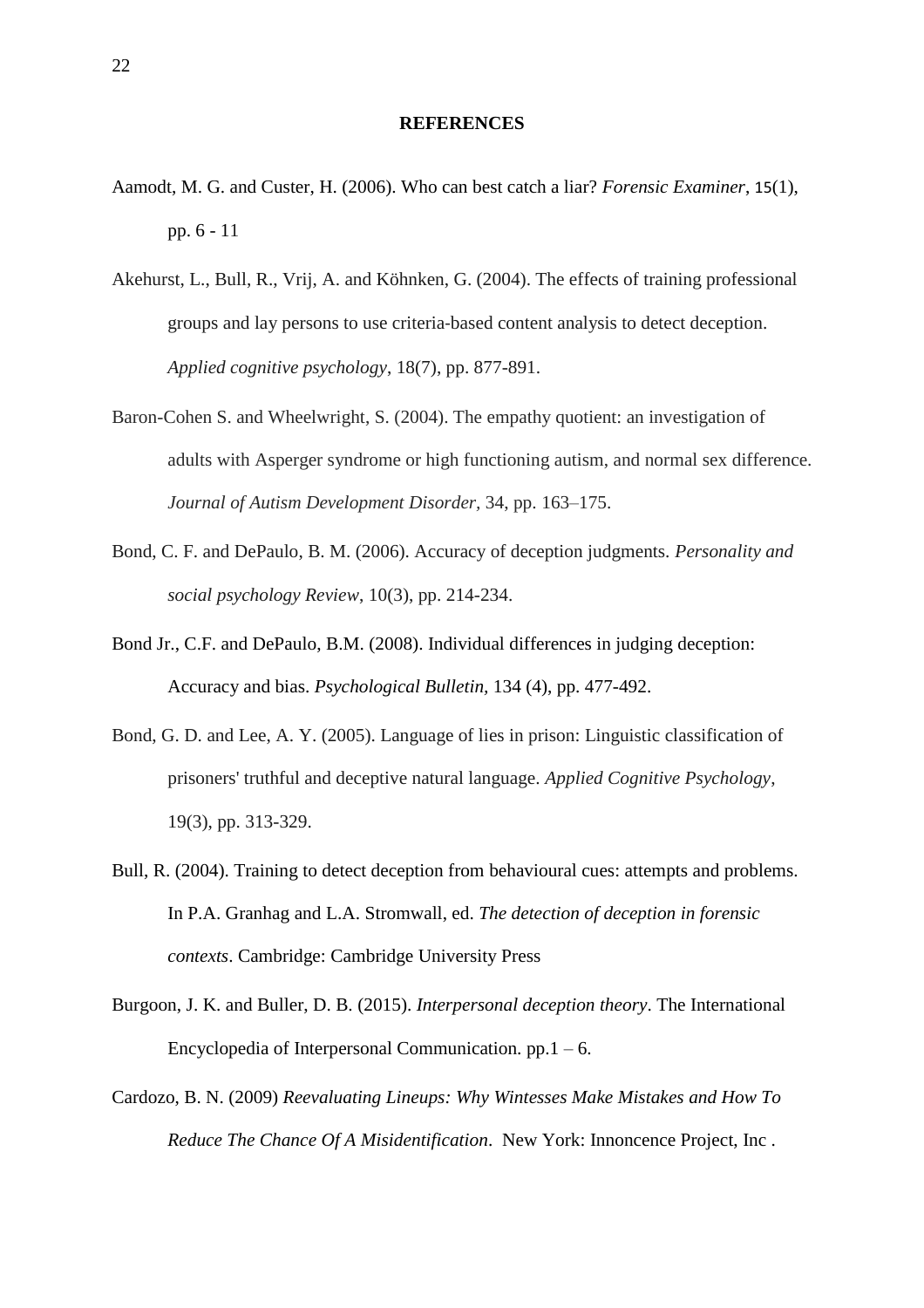- Cody, M. J. and O'Hair, H. D. (1983). Nonverbal communication and deception: Differences in deception cues due to gender and communicator dominance. *Communications Monographs*, 50(3), pp. 175-192.
- Cohen, J. (1988). *Statistical Power Analysis for the Behavioral Sciences,* 2 nd ed.. Hillsdale, N.J: Lawrence Erlbaum.
- DePaulo, B. M. (1994). Spotting lies: Can humans learn to do better? *Current Directions in Psychological Science*, 3(3), pp. 83-86.
- DePaulo, B. M., Kashy, D. A., Kirkendol, S. E., Wyer, M. M. and Epstein, J. A. (1996). Lying in everyday life. *Journal of personality and social psychology*, 70(5), pp. 979 995.
- DePaulo, B. M. and Rosenthal, R. (1979). Telling lies. *Journal of personality and social psychology*, 37(10), pp. 1713 - 1722.
- Driskell, J.E. (2012). Effectiveness of deception detection training: a meta-analysis. *Psychology, Crime & Law*, 18(8), pp. 713-731.
- Eisenberg, N. and Lennon, R. (1983). Sex differences in empathy and related capacities. *Psychology Bulletin,* 94, pp. 100-131.
- Ekman, P. (1992). *Telling Lies: Clues to deceit in the marketplace, politics and marriage*, 2 nd ed.. New York: Norton.
- Ekman, P. andFreisen, W.V. (1974). Detecting deception from the body or face. *Journal of Personality and Social Psychology,* 29(3), pp. 288-298.
- Ekman, P. and O'Sullivan, M. (1991). Who can catch a liar? *American psychologist*, 46(9), pp. 913 - 920.
- Field, A. (2013). *Discovering Statistics Using IBM SPSS Statistics*, 4<sup>th</sup> ed.. London: Sage publications.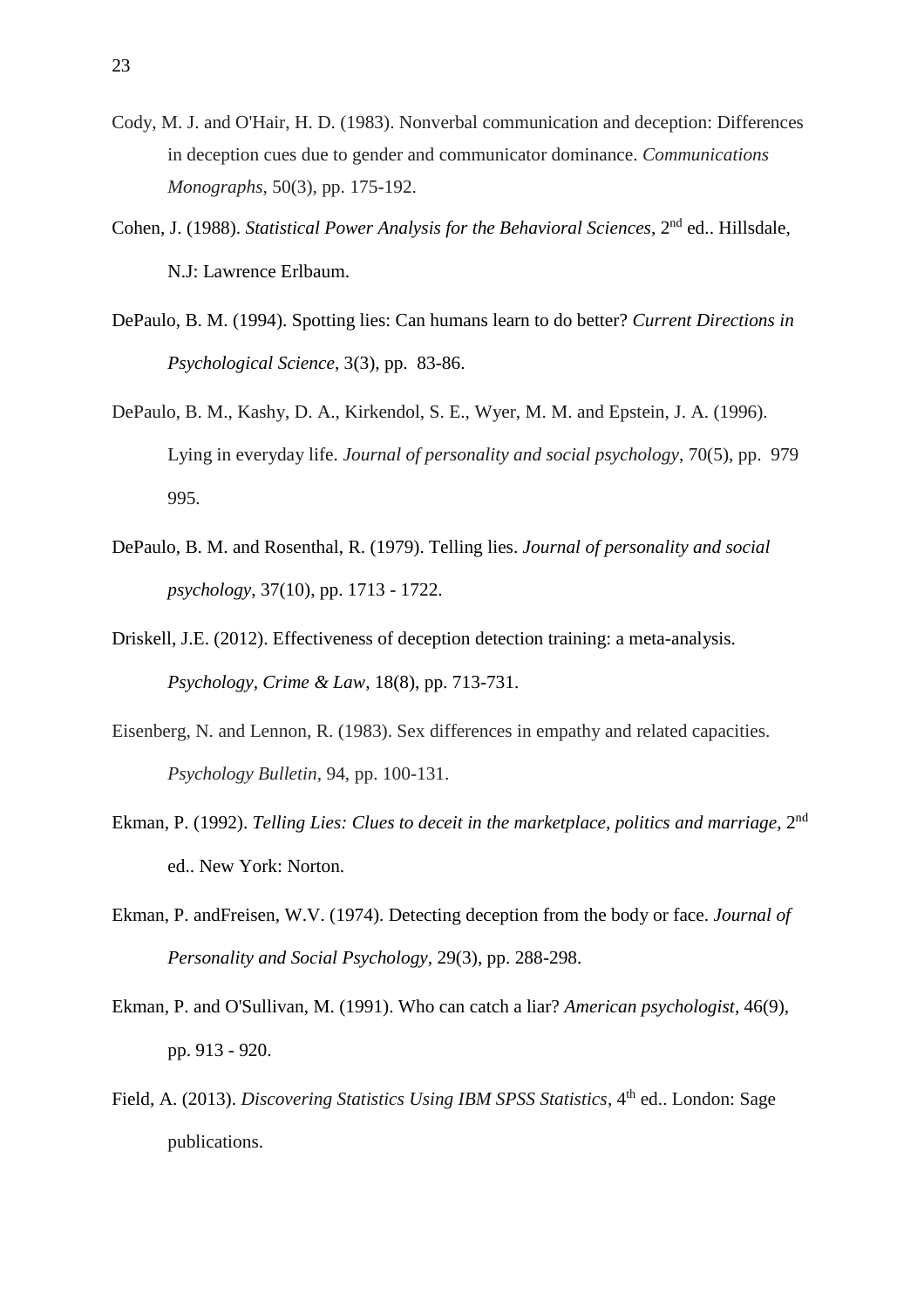- Frank, M. G. and Ekman, P. (1997). The ability to detect deceit generalizes across different types of high-stake lies. *Journal of personality and social psychology*, 72(6), pp. 1429 - 1439.
- Frank, M.G. and Feeley, T.H. (2003). To catch a liar: Challenges for research in lie detection training. *Journal of Applied communication Research*, 31(1), pp. 58-75.
- Garrido, E. and Masip, J. (1999). 'How good are police officers at spotting lies?' *Forensic Update*, 58, pp. 14-21.
- Gilbert, D. T. (1991). How mental systems believe. *American psychologist*, 46(2), pp. 107 119.
- The Global Research Team. (2006). A world of lies. *Journal of Cross-Cultural Psychology,* 37, pp. 60-74.
- Gordon, N.J., Fleisher, W.L. and Weinburg, C.D. (2002). *Effective interviewing and interrogation techniques.* San Diego: Academic.
- Granhag, P., & Strömwall, L. (2004). *The detection of deception in forensic contexts*. Cambridge, UK: Cambridge University Press.
- Grice, P. (1975). Logic and Conversation. In P. Cole & J. Morgan, eds, *Syntax and Semantics, vol. III: Speech acts*, pp. 41-58. New York: Seminar Press.
- Halevy, R., Shalvi, S. and Verschuere, B. (2013). Being honest about dishonesty: Correlating self-reports and actual lying. *Human Communication Research*, 40(1), pp. 54-72.
- Hauch, V., Sporer, S. L., Michael, S. W. and Meissner, C. A. (2016). Does training improve the detection of deception? A meta-analysis. *Communication Research*, 43(3), pp. 283-343.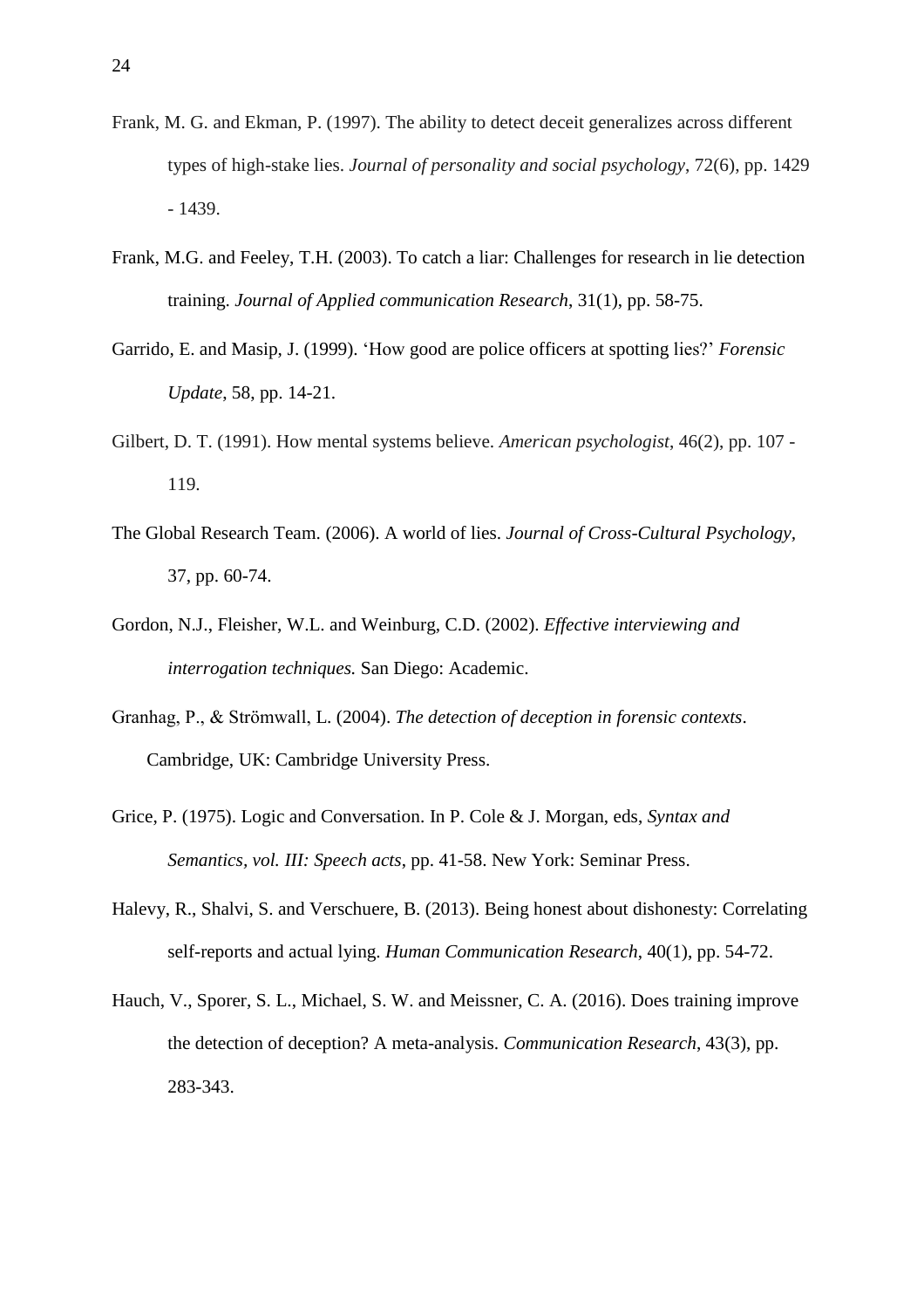- Horvarth, F. and Meesig, R. (1996). The criminal investigation process and the role of forensic evidence: A review of the empirical findings. *Journal of Forensic Sciences,* 41*,* pp. 963-969.
- Hunter, P. G., Schellenberg, E. G. and Schimmack, U. (2010). Feelings and perceptions of happiness and sadness induced by music: Similarities, differences, and mixed emotions. *Psychology of Aesthetics, Creativity, and the Arts*, 4(1), pp. 47 - 56.
- Inbau, F.E., Reid, J.E., Buckley, J.P. and Jayne, B.C. (2001). *Criminal interrogation and confessions*, 4 th ed.. Gaithersburg: Aspen.
- Jekel, M., Glöckner, A., Bröder, A. and Maydych, V. (2014). Approximating rationality under incomplete information: Adaptive inferences for missing cue values based on cue-discrimination. *Judgment and Decision Making,* 9(2), pp. 129–147.
- Jussim, L. (2012). *Social perception and social reality: Why accuracy dominates bias and self-fulfilling prophecy*. Oxford: Oxford University Press.
- Kassin, S.M. and Fong, C.T. (1999). ''I'm Innocent!'': Effects of training on judgements of truth and deception in the interrogation room. *Law and Human Behavior*, 23(5), pp. 499-516.
- Leal, S. and Vrij, A. (2008). Blinking during and after lying. *Journal of Nonverbal Behaviour,* 32, pp.187-194.

Kraut, R. (1980). Humans as lie detectors. *Journal of communication*, *30*(4), pp. 209-218.

- Levine, T.R., Park, H.S. and McCornack, S.A. (1999). Accuracy in detecting truths and lies: Documenting the ''Veracity effect''. *Communication Monographs,* 66(2), pp.125- 144.
- Levine, T.R., Feeley, T.H., McCornack, S.A., Hughes, M. and Harms, C.M. (2005). Testing the effects of nonverbal behaviour training on accuracy in deception detection with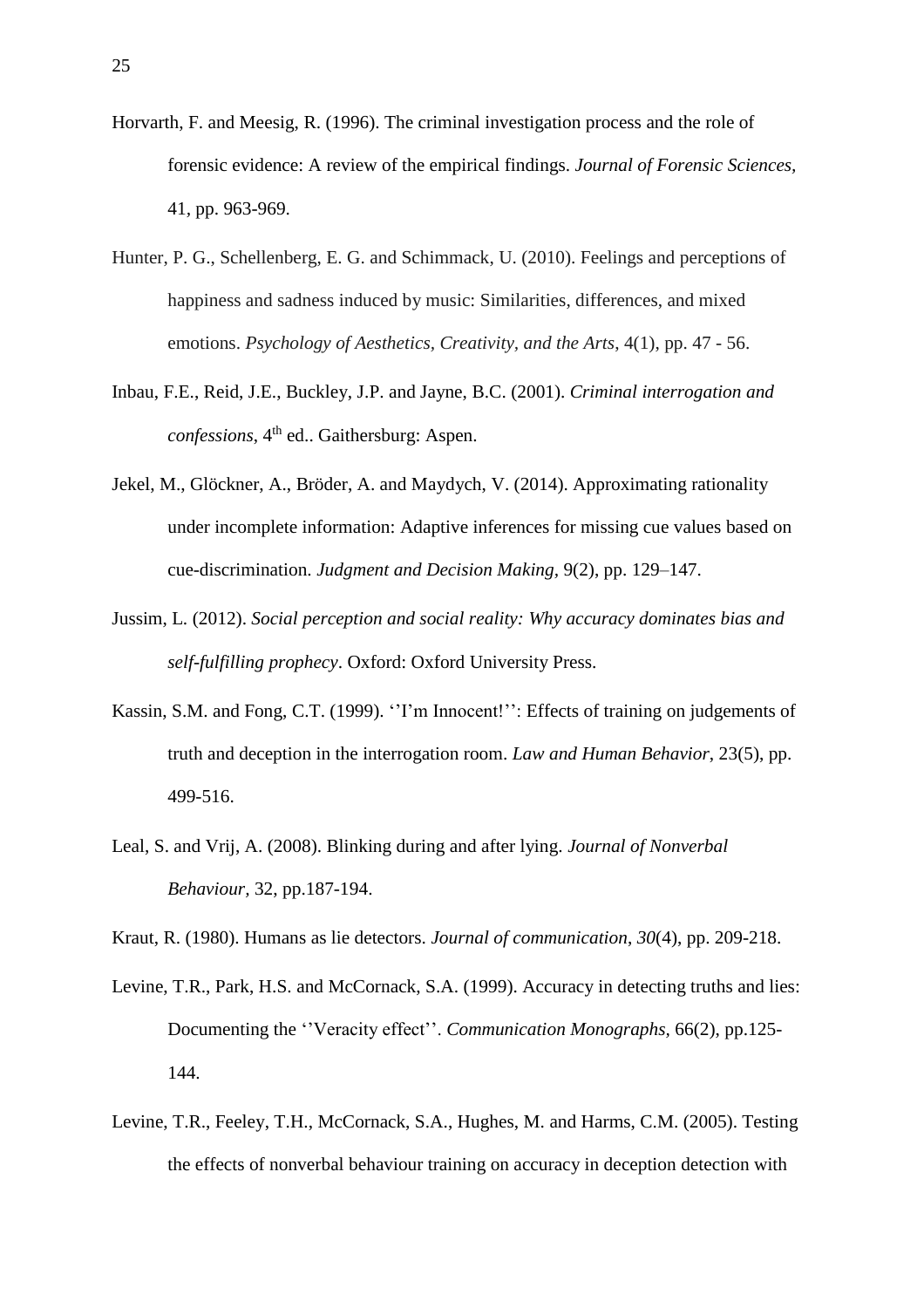the inclusion of a bogus training control group. *Western Journal of Communication,* 63(3), pp. 203-217.

- Levine, T.R., Serota, K.B. and Shulman, H.C. (2010). The impact of Lie to Me on viewers' actual ability to detect deception. *Communication research,* 37, pp. 847-856.
- Levine, T.R., Sun Park, H. and McCornack, S.A. (2013). Accuracy in detecting truths and lies: Documenting the ''veracity effect'. *Communication Monographs,* 66(2), pp. 125- 144.
- Lum, C. and Koper, C.S. (2017). *Evidence-Based Policing: Translating Research into Practice.* Oxford: Oxford Univeristy Press.
- Mandelbaum, E. (2014) Thinking is believing. *Inquiry,* 57(1), pp. 55 -96.
- Mann, S., Vrij, A. and Bull, R. (2004) 'Detecting true lies: Police officers' ability to detect suspects' lies'. *Journal of Applied Psychology*, 89(1), pp. 137- 149
- Masip, J. and Herrero, C. (2015). Police detection of deception: Beliefs about behavioral cues to deception are strong even though contextual evidence is more useful. *Journal of Communication,* 65(1), pp. 125-145.
- Meiser, T., Sattler, C. and von Hecker, U. (2007). Metacognitive inferences in source memory judgements: The role of perceived differences in item recognition. *The Quarterly Journal of Experimental Psychology,* 60(7), pp. 1015–1040.
- Meissner, C.A. and Kassin, S.M. (2002). 'He's guilty!': Investigator bias in judgements of truth and deception. *Law and Human Behavior,* 5, pp. 469 - 480.
- McNally, L. and Jackson, A. L. (2013). Cooperation creates selection for tactical deception. *Proceedings of the Royal Society of London B: Biological Sciences*. http://dx.doi.org/10.1098/rspb.2013.0699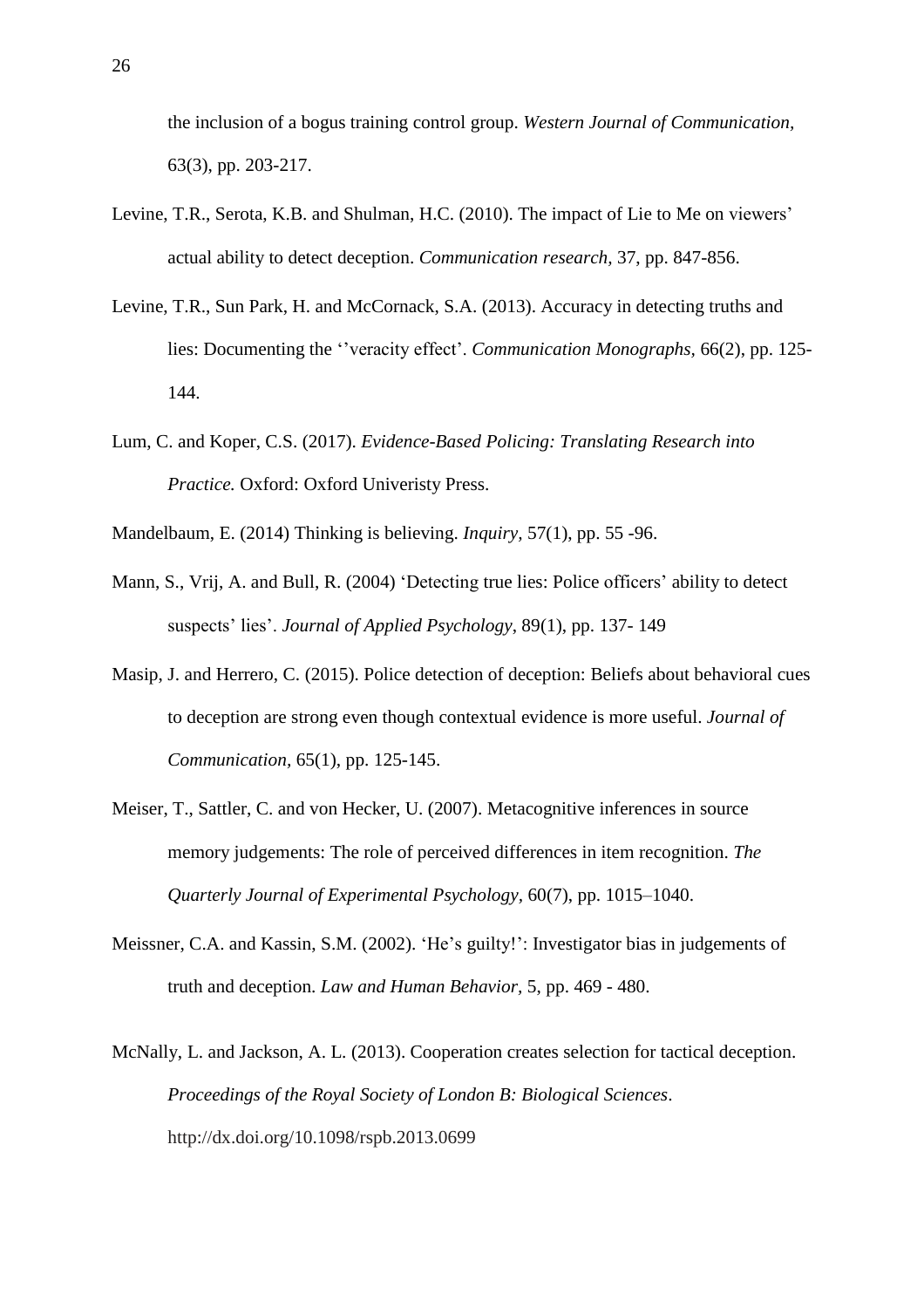- Miller, G.R. and Stiff, J.B. (1993). *Deceptive Communication.* Newbury Park: Sage.
- Ministry of Justice (2015). *Statistics on Women and the Criminal Justice System.* Retrieved from: [www.gov.uk.](http://www.gov.uk/)
- Mojtahedi, D., Ioannou, M. and Hammond, L. (2017) 'The Reduction of False Convictions' *The Custodial Review*, 81, pp. 12-12.
- Nolen-Hoeksema, S. (2012). Emotion regulation and psychopathology: The role of gender. *Annual review of clinical psychology*, 8, pp. 161-187.
- O'Sullivan, M. (2003). The fundamental attribution error in detecting deception: The boywho-cried-wolf effect. *Personality and Social Psychology Bulletin*, *29*(10), pp. 1316- 1327.
- O'Sullivan, M. and Ekman, P. (2004). The wizards of deception detection. In P.A. Granhag & L.A. Stromwall, eds. *The detection of deception in forensic contexts*. Cambridge: Cambridge University Press
- Poon, J. and Fatt, T. (1998). Detecting deception through non-verbal cues: Gender Differences. *Equal Opportunities International,* 17(2), pp. 1-9.
- Rogers, R. (1997). *Clinical assessment of malingering and deception* (2nd ed.). New York: Guilford.
- Stiff, J.B. and Miller, G.R. (1986). 'Come to think of it…' Interrogative probes, deceptive communication, and deception detection. *Human Communication Research,* 12*,* pp. 339-357.
- Strömwall, L. A., Granhag, P. A. and Hartwig, M. (2004). Practitioners' beliefs about deception.
- Tabachnick, B.G. and Fidell, L.S. (2013). *Using Multivariate statistics*, 6th ed. Upper Saddle River, NJ: Pearson Education Inc.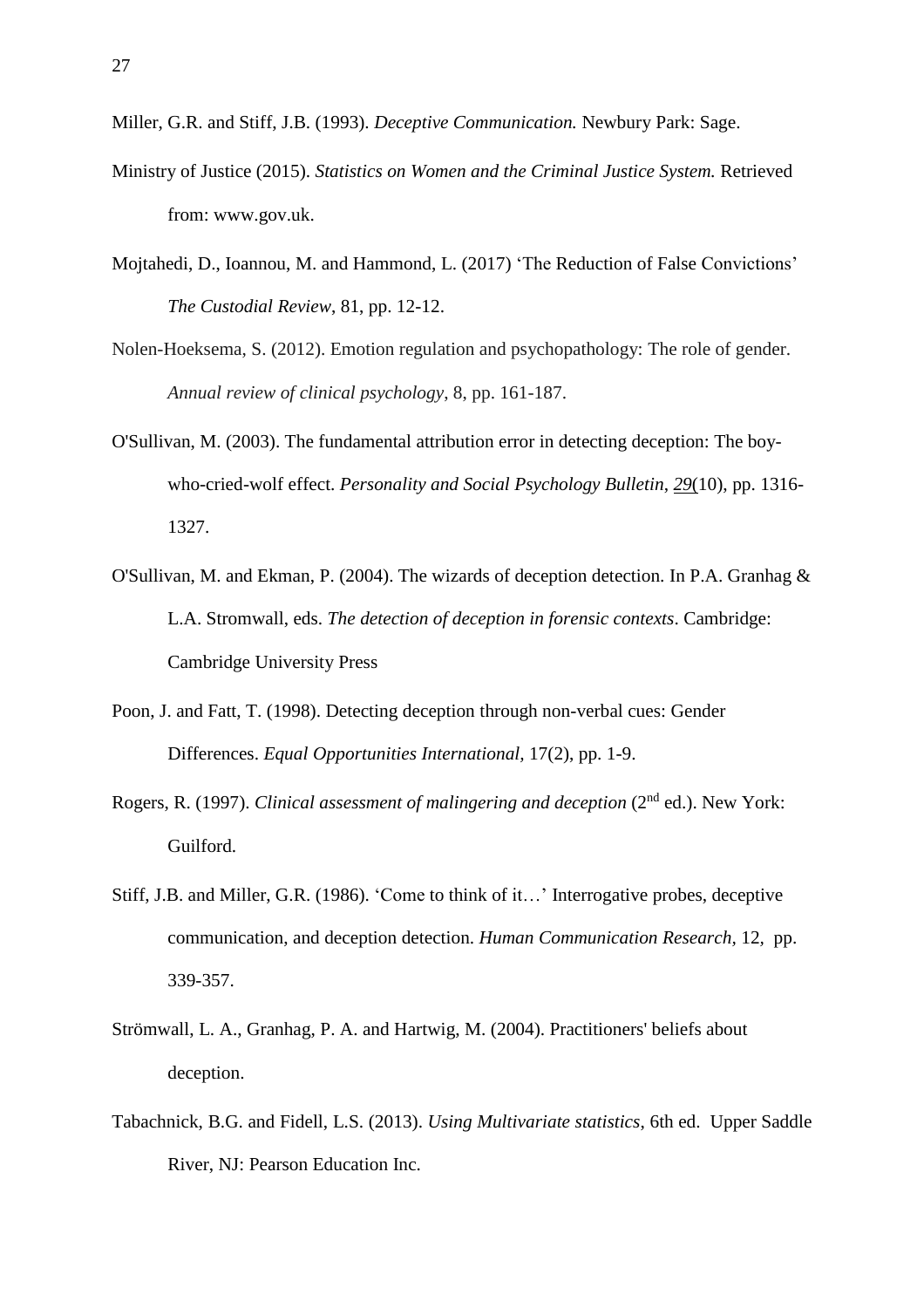- Thompson, A. E. and Voyer, D. (2014). Sex differences in the ability to recognise non-verbal displays of emotion: A meta-analysis. *Cognition and Emotion*, 28(7), pp. 1164-1195.
- Vrij, A. (2004). Why professionals fail to catch liars and how they can improve. *Legal and criminological psychology,* 9(2), pp. 159-181.

Vrij, A. (2008). *Detecting Lies and Deceit.* West Sussex: Wiley.

- Vrij, A., Akehurst, L. and Knight, S. (2010). Police officers', social workers', teachers' and the general public's beliefs about deception in children, adolescents and adults. *Legal and Criminological Psychology*, 11(2), pp. 297-312.
- Vrij, A., Granhag, P.A., Mann, S. and Leal, S. (2011). Outsmarting the liars: Toward a Cognitive Lie detection approach. *Current Directions in Psychological Science,* 20, pp. 28-32.
- Vrij, A. and Granhag, P. A. (2012). Eliciting cues to deception and truth: What matters are the questions asked. *Journal of Applied Research in Memory and Cognition*, 1(2), pp. 110-117.
- Vrij, A., Mann, S. and Fisher, R. (2006). An empirical test of the Behaviour Analysis Interview. *Law and Human Behaviour,* 30 (3)*,* pp. 329-345.
- Vrij, A., Mann, S., Leal, S. and Fisher, R. (2010). 'Look into my eyes': can an instruction to maintain eye contact facilitate lie detection? *Psychology, Crime and Law,* 16(4), pp. 327-348.
- Willmott, D. (2016, July). *Stranger, Acquaintance & Domestic: A Psychological Exploration of Jury Decision Making Within Three Differing Rape Trials*. Paper presented at the 26th Annual European Association of Psychology & Law Conference, Toulouse: France.